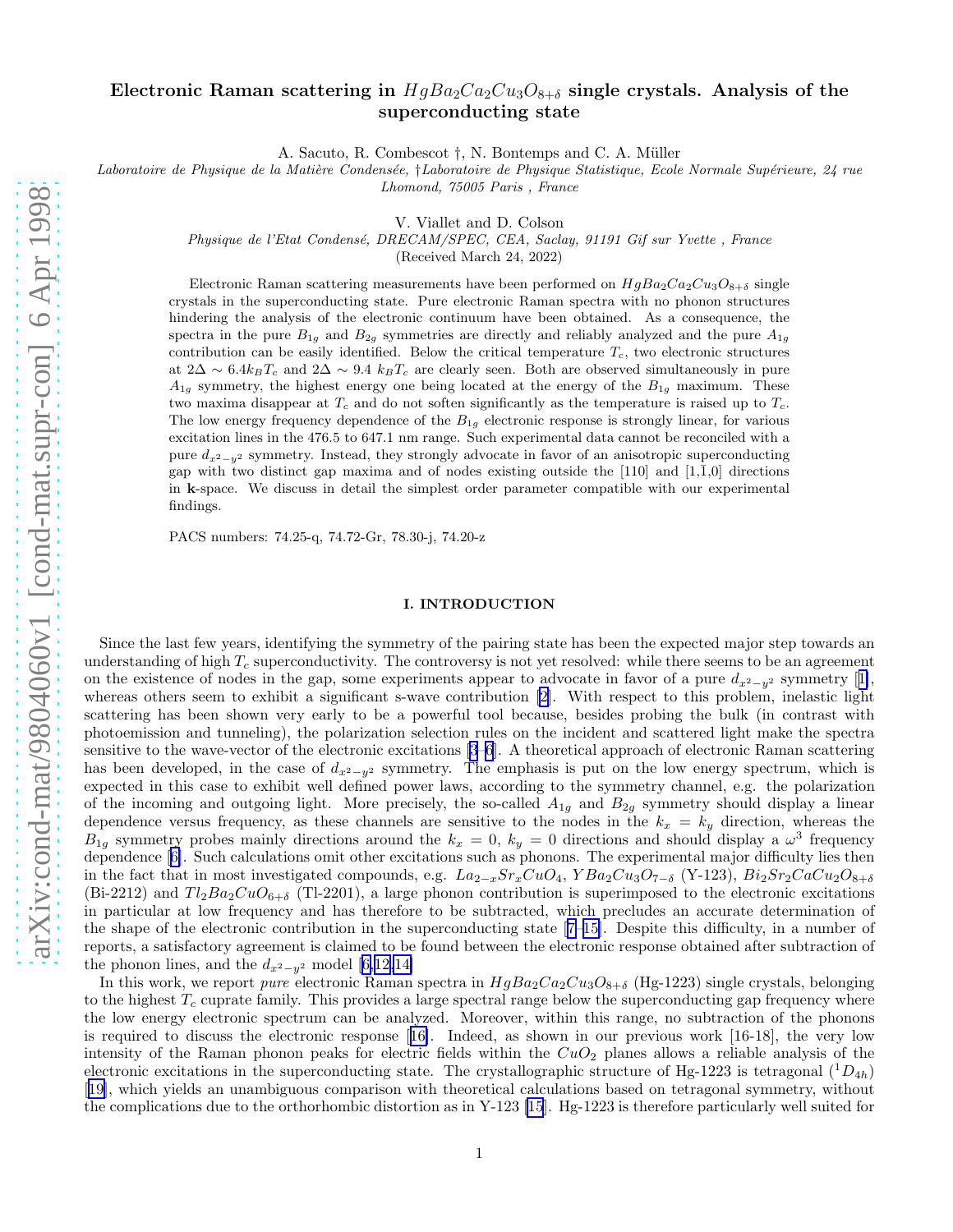the study of the electronic Raman scattering. Our most striking results are i) the existence of two electronic maxima at  $2\Delta = 6.4k_BT_c$  and  $2\Delta = 9.4k_BT_c$ , both detected in  $A_{1g}$  symmetry. These two maxima disappear at  $T_c$ . ii) the low frequency behavior of the  $B_{1g}$  spectrum displays what we believe to be an intrinsic linear term, which is observed for all excitation energies used in this work (476.5-647.1 nm spectral range). Such observations imply that the gap is strongly anisotropic with two distinct maxima and that nodes exist outside the [110] and [1, $\bar{1}$ ,0] directions. We argue that our results, which are at odds with a pure  $d_{x^2-y^2}$  gap symmetry, imply an order parameter with two maximum gap values and eight nodes.

### II. ELECTRONIC RAMAN SCATTERING IN THE FRAMEWORK OF BCS THEORY

We briefly recall the standard theoretical framework for electronic Raman scattering which we will use in the analysis of our experimental results[[3\]](#page-10-0). Electronic Raman scattering is a process of inelastic light scattering where an incident photon is absorbed by the crystal and a scattered one is emitted, with the simultaneous creation (Stokes) or annihilation (anti-Stokes) of an electronic excitation. Here we will only have to deal with Stokes processes. Since two photons are coming into play, Raman scattering is a second order process in the electromagnetic field. This second order effective interaction with electronic excitations comes both from a direct second order term in the interaction Hamiltonian, and from a first order term treated up to second order in perturbation. As introduced by Abrikosov and Genkin[[4\]](#page-10-0), one may consider that both terms can be gathered in a single effective second order term in the Hamiltonian which can be written as:

$$
H_R = \frac{e^2}{m} \langle A_S A_L \rangle e^{-i\omega t} \hat{\rho}_q \tag{1}
$$

where e is the electronic charge and m its bare mass.  $A_L$  and  $A_S$  are the vector potentials of the incoming laser and scattered light, and the bracket is for the proper matrix element over the photons states. The difference between the incident and the scattered photon frequencies is noted  $\omega = \omega_L - \omega_S$ , and the difference between the photon momenta is  $\mathbf{q} = \mathbf{k}_L - \mathbf{k}_S$ . The operator  $\hat{\rho}_q$  is given by :

$$
\hat{\rho}_q = \sum_{n_f, n_i, \mathbf{k}} \gamma_{n_f, n_i, \mathbf{k}} c_{n_f, \mathbf{k} + \mathbf{q}}^{\dagger} c_{n_i, \mathbf{k}} \tag{2}
$$

It is quite similar to the standard density operator, the only difference being the  $\gamma_{n_f,n_i,k}$  for the scattering process, known as the Raman vertex, which is given explicitely by :

$$
\gamma_{n_f, n_i, \mathbf{k}} = \mathbf{e}_{S} \cdot \mathbf{e}_{L} \delta_{n_f, n_i}
$$
\n
$$
+ \frac{1}{\hbar m} \sum_{n_m} \frac{\langle n_f, \mathbf{k} + \mathbf{q} | e^{-i\mathbf{k}_s \cdot \mathbf{r}} \mathbf{e}_{S} \cdot \mathbf{p} | n_m, \mathbf{k} + \mathbf{k}_L \rangle \langle n_m, \mathbf{k} + \mathbf{k}_L | e^{i\mathbf{k}_L \cdot \mathbf{r}} \mathbf{e}_{L} \cdot \mathbf{p} | n_i, \mathbf{k} \rangle}{\varepsilon_{n_i, \mathbf{k}} - \varepsilon_{n_m, \mathbf{k} + \mathbf{k}_L} + \omega_L + i\eta} + (L \leftrightarrow S)
$$
\n(3)

It is quite important that this Raman vertex has a k-dependence, otherwise electronic Raman scattering would essentially vanish, for symmetry reasons in  $B_{1g}$  and  $B_{2g}$  symmetry, and because of screening in  $A_{1g}$  symmetry.

The interest of the reduced form in Eq.(2) is that we have to deal only with electrons in a single band. In particular when the photon energies  $\omega_L$  and  $\omega_S$  are neglected in the denominator of Eq.(3), it can be shown that the Raman vertex is identical to the contraction of the k -dependent inverse effective mass tensor of this band with the polarization vectors of the incident and the scattered light. This latter reduced formula is sometimes used to make explicit calculations of the Raman vertex from an assumed knowledge of the band structure. In general a single band is assumed at the Fermi level. It is not obvious at all that this is reasonable in high  $T_c$  compounds, although one may argue that the Raman process is dominated by a single band (this is strongly suggested by the similarity of electronic Raman scattering between various high- $T_c$  superconductors).

Moreover the effective mass formula assumes that the energy of all the states belonging to other bands are far enough from the Fermi level in order to neglect the photon energies in the denominator. While this approximation is reasonable for simple metals (one band is near the Fermi level and the other bands are far away), it appears much more doubtful in high- $T_c$  superconductors. In particular it is known that the absorption is important at the incident frequency, linked to interband transitions. This invalidates the approximation of neglecting the photon energies and implies instead the existence of resonant terms. This is actually coherent with what we observe experimentally, since the electronic Raman scattering varies in an important way as a function of the incident photon energy (as we will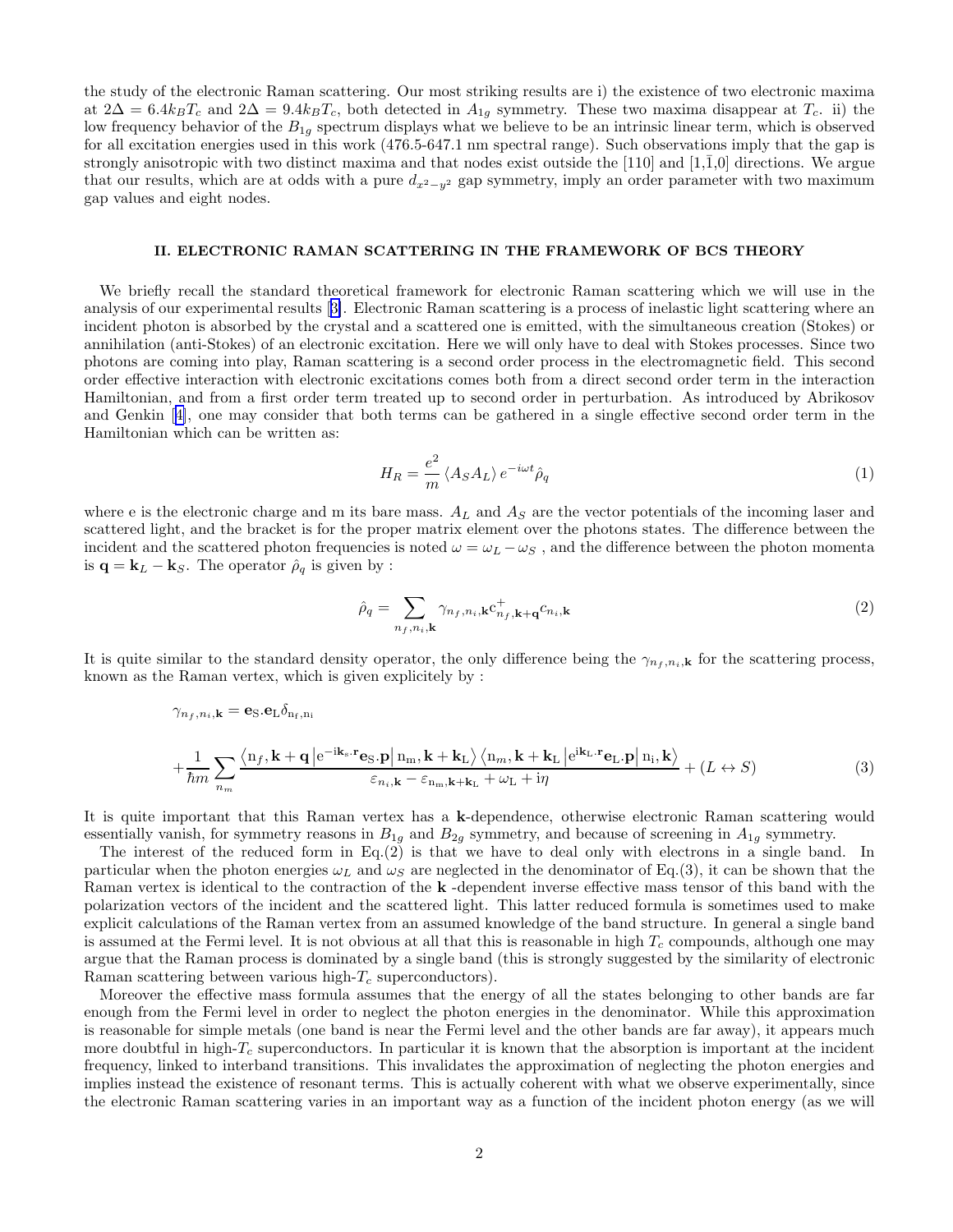see in section V.2). Moreover, in order to deal consistently with these quasi-resonant terms, we have to take into account the finite lifetime of the highly excited intermediate states. We expect, on the basis of optical data, that this relaxation rate is large, of order of a few tenths of eV. All this makes it clear that the effective mass approximation is not valid in our experimental situation. Therefore we will rather consider that the Raman vertex is actually an effective quantity which depends not only on the wavevector  $k$ , but also on the incident and scattered photon energies. For simplicity we will not indicate explicitly this dependence in the following, but we will consider it in the analysis of our data.

The differential cross section is then obtained in terms of the generalized susceptibility  $\chi(\beta,\omega,\mathbf{q})$  corresponding to the generalized density Eq.(2). It is related to the imaginary part  $\chi''(\beta,\omega,\mathbf{q})$  of this susceptibility by :

$$
\frac{d^2\sigma}{d\Omega d\omega} = \frac{r_0^2}{\pi (1 - e^{-\beta \omega})} \frac{\omega_S}{\omega_L} \chi''(\beta, \omega, \mathbf{q})
$$
(4)

where  $r_0 = e^2/4\pi\epsilon_0mc^2$ . The standard procedure is then to calculate  $\chi(\beta,\omega,\mathbf{q})$  in the superconducting state within the single bubble approximation. Moreover it is appropriate to neglect the momentum transfer q because it is small compared to the inverse coherence length and almost perpendicular to the  $CuO<sub>2</sub>$  planes. One finds then within BCS theory and in the limit of low temperature  $T \to 0$ , which is relevant for our experiments [\[3](#page-10-0)] :

$$
\chi''(\omega) = \frac{2\pi N_F}{\omega} Re \left\langle \frac{|\gamma_{\mathbf{k}}|^2 \Delta_{\mathbf{k}}^2}{\left(\omega^2 - 4\Delta_{\mathbf{k}}^2\right)^{1/2}} \right\rangle \tag{5}
$$

 $N_F$  is the density of states for both spin orientations at the Fermi level, and the brackets indicate an average over the Fermi surface.  $\Delta_k$  stands for the superconducting, k-dependent gap. For our purpose Eq.(5) has two related major drawbacks. First it leads to a vanishing Raman scattering in the limit of large frequency, where we should recover the physical properties of the normal state. It also leads in general to a singular behavior in the vicinity of the thresholds for creation of a pair of excitations, which occurs at twice the maxima of the gap  $\Delta_k$ . This is in contrast with our experimental results. As we will see, we obtain smooth spectral shapes, and, in the high frequency regime, we recover a strong Raman scattering, which is well known in the normal state. These two discrepancies between experiment and theory can be ascribed to the fact that no collisional damping of any kind is included in the process of deriving Eq.(5). Nevertheless this is not so important here since our purpose is much more to make a qualitative analysis of our results than to provide a full quantitative account of experiment. However it is clear that inclusion of lifetime effects in the theory is quite desirable to provide a more accurate account of experimental results. Work in this direction is in progress and will be reported elsewhere.

Finally there is a physical effect, essential for a proper analysis of Raman scattering, which we have not included up to now. Indeed if we had a constant Raman vertex, we would merely look for a density-density response. As pointed out already by Wolff [\[20,4](#page-10-0)] , perfect screening in metals at long wavelength implies that in this case Raman scattering would be essentially zero. Therefore it is necessary to include screening by the Coulomb interaction in order to obtain a proper physical result. In the limit of perfect screening, the result is :

$$
\chi^{''}(\omega) = Re \left[ \chi_{\gamma\gamma}(\omega) - \frac{\chi_{\gamma1}(\omega)\chi_{1\gamma}(\omega)}{\chi_{11}(\omega)} \right]
$$
(6)

where  $\chi_{\gamma\delta}$  is defined by :

$$
\chi_{\gamma\delta}(\omega) = \frac{2\pi N_F}{\omega} \left\langle \frac{\gamma_{\mathbf{k}} \delta_{\mathbf{k}}^* \Delta_{\mathbf{k}}^2}{\left(\omega^2 - 4\Delta_{\mathbf{k}}^2\right)^{1/2}} \right\rangle \tag{7}
$$

Here  $\gamma_k$  and  $\delta_k$  are general vertices, 1 being the proper vertex for a true density interaction ( this comes in Eq.(6) because only this true density is screened by Coulomb interaction ). In  $B_{1g}$  and  $B_{2g}$  symmetry,  $\chi_{\gamma1}$  is zero for symmetry reasons, the last term in Eq.(6) drops out and we merely recover Eq.(5). In other words, the  $B_{1g}$  and  $B_{2g}$ symmetry are not screened because the average effective density is zero in these cases. On the other hand this is not so for the  $A_{1q}$  symmetry, and screening has to be properly taken into account by making use of Eq.(6). Nevertheless one sees easily from this equation that any k-independent contribution to the Raman vertex drops out of the result. Physically such a contribution is irrelevant because it is fully screened out.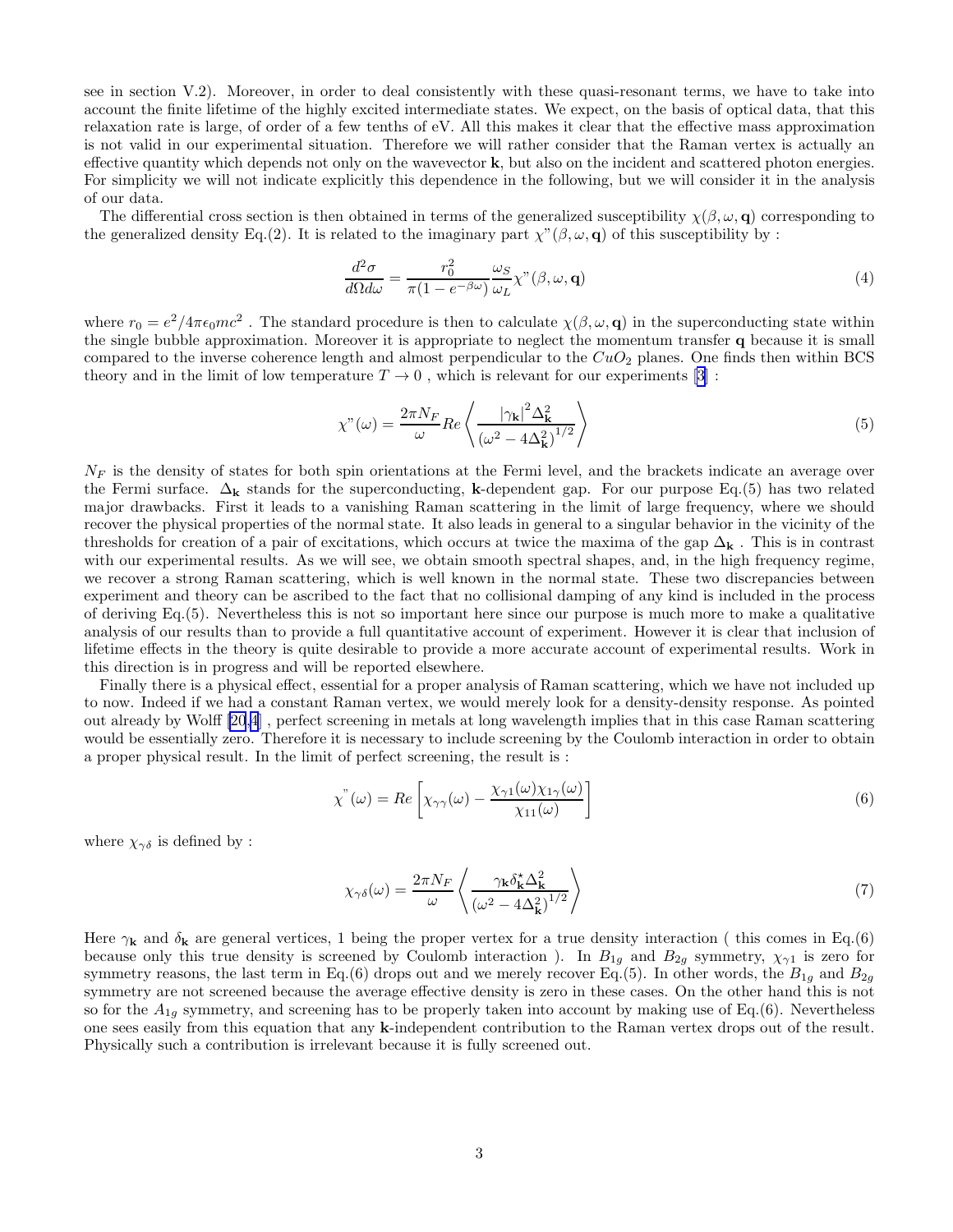## III. CRYSTAL CHARACTERIZATION

The measurements were carried on two single crystals labelled A and B. These crystals were grown by a single step synthesisas previously described for Hg-1223 [[21\]](#page-10-0). They are parallelepipeds with typical 0.5 x  $0.5 \, mm^2$  cross section and thickness 0.3 mm. The  $[100]$  crystallographic direction lies at  $45^0$  of the edge of the square and the  $[001]$  direction is normal to the surface. They were characterized by X-ray diffraction and wave length dispersive spectrometry[[22\]](#page-10-0). Identification of the proper phase requires several experimental characterization techniques, and one may be easily mislead in particular by the critical temperature. The presence of intergrowth phases, corresponding to different stacking numbers of the  $CuO<sub>2</sub>$  planes along the c-axis has been established [\[22](#page-10-0)]. This was detected through: i) the presence of diffusion streaks in the oscillation photographs, ii) the lattice parameter values obtained from an Enraf-Nonius CAD-4 diffractometer at 293 K , iii) the chemical analysis carried out using a Camebax SX50 electron probe. The electron beam probes 1  $\mu m^3$  of material at each measurement (the probed depth is approximatively 10 times the penetration depth of the excitation light). 20 measurements were performed for the A crystal and 40 for the B crystal. The A crystal exhibits an overall composition of  $Hg_{0.88}Ba_2Ca_{1.92}Cu_{2.88}O_{8+\delta}$ . The under-stoechiometry in Ca and Cu can be assigned to the existence of Hg-1212 intergrowth phase. The B crystal has the following composition:  $Hg_{0.96}Ba_2Ca_{2.26}Cu_{3.5}O_{8+\delta}$ , which reveals a mixture of Hg-1223 and Hg-1234. A detailed X-ray analysis has been performed on the A crystal. The lattice parameters deduced from the diffractometer are  $a=3.844(2)$ Å and  $c=15.72(3)$ Å, hence the c parameter of this crystal is slightly smaller than the perfectly stoechiometric Hg-1223  $(c=15.831 \text{ Å})$  and definitely much larger than  $c=12.71\text{Å}$  for Hg-1212. Therefore, according to the composition and the lattice parameters and in agreement with the chemical probe, we may consider that we are dealing essentially with the Hg-1223 compound in both A and B crystals.

The crystals are slightly under-doped, with  $\delta$  less than 0.1.  $\delta$  refers to an excess of oxygen atoms randomly arranged within the Hg planes. Under-doping is further confirmed by DC magnetization measurements displayed in Fig.1. Although there is an onset of diamagnetism around 133 K, it appears that the main transition occurs at  $T_c \sim 126K$ . Optimal doping increases  $\delta$ , hence introduces disorder in the Hg basal plane. Therefore an under-doped system is closer to four-fold symmetry than an optimally doped one and is even more appropriate to symmetry considerations.

Finally we wish to point out that the extensive study of the crystal structure described above had not been completed for all the samples (coming from a single batch) by the time of our earlier work [\[16\]](#page-10-0). One crystal was clearly identified as Hg-1212, and we eventually published the better quality spectra from another one, unaware of the fact, which is established by now, that two crystals coming from the same batch may be either Hg-1212 or Hg-1223. The latter sample was subsequently analyzed and turned out to be, as explained above, Hg-1223. It is important to quote that actually the Raman spectra of the two samples studied in[[16\]](#page-10-0) were similar. This will be shown in the experimental results.

### IV. EXPERIMENTAL PROCEDURE

Raman measurements were performed with a double monochromator using a single channel detection and the  $Ar^+$ and  $Kr^+$  laser lines. The spectral resolution was set at 3  $cm^{-1}$ . The crystals were mounted in vacuum (10<sup>-5</sup> mbar) on the cold finger of a liquid helium flow cryostat. The temperature was controlled by a Si diode located inside the cold finger. The incident laser spot is less than 100  $\mu$ m in diameter and the intensity onto the crystal surface was kept below 50W.cm<sup>-2</sup> in order to avoid heating. At our lowest temperature, the difference in temperature between the cooled face and the illuminated face of the crystals was estimated to be  $\sim 1 \text{ K}$ , resulting in a temperature of 13 K inside the scattering volume, instead of a nominal 12 K temperature. The incidence angle was  $60^0$ . The scattered light was collected along the normal to the crystal surface. The polarization is denoted in the usual way:  $x[100]$  (a axis), y[010], z[001] (c axis),  $x'[110]$ ,  $y'[1\overline{1}0]$ . In order to compare our experimental data with the theoretical calculations [6,22], the pure  $B_{2g}$  (xy) and  $B_{1g}$  (x'y') symmetries are convenient and well suited for the investigation of a  $d_{x^2-y^2}$ order parameter. To make this point clear, we recall briefly the symmetry properties: in the  $B_{1q}$  case, the Raman vertex  $\gamma_k$  is zero by symmetry for  $k_x = k_y$ , so the electronic scattering is insensitive to the gap structure around 45<sup>0</sup>; in contrast, the  $k_x = 0$  and  $k_y = 0$  regions do contribute, giving weight to the gap  $\Delta_0$  in these directions. Conversely, in the  $B_{2g}$  case, the Raman vertex  $\gamma_k$  is zero by symmetry for  $k_x = 0$  or  $k_y = 0$  or and non zero elsewhere, hence provides weight in the  $k_x = k_y$  direction.

In our experimental procedure, we start by measuring the  $B_{1g}$  channel. The incident angle being not zero, the crystal is then rotated by  $45^0$  in order to get the  $B_{2g}$  one, the polarizer and the analyzer remaining unchanged (see Fig. 2-a and 2-b). The  $A_{1g} + B_{1g}$  and  $A_{1g} + B_{2g}$  symmetries are obtained from the (xx) and (x'x') polarizations respectively. In order to probe the same area for all symmetries, the impact of the laser beam onto the crystal surface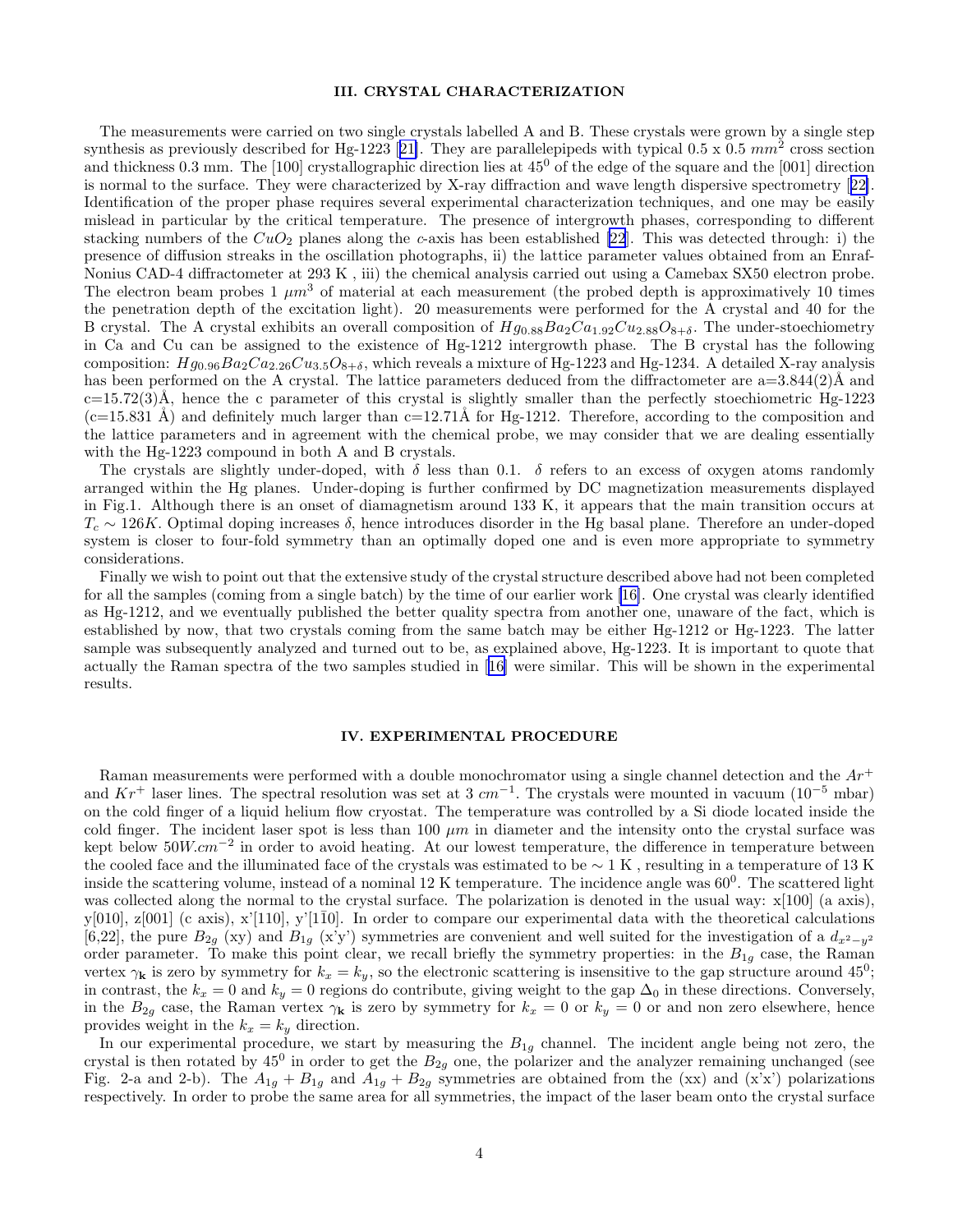was precisely located before turning the crystal. Finally, a very weak diffusive spot was carefully selected on each crystal in order to minimize the amount of spurious elastic scattering.

Another possibility which guarantees that the location of the laser spot is unchanged for  $B_{1g}$  and  $B_{2g}$  symmetries, is to rotate the polarization instead of the crystal (see Fig. 2-c), when starting from pure  $B_{1g}$  symmetry. After a 45<sup>0</sup> rotation, the incident electric field no longer lies within the xy plane, which induces symmetry mixing for  $B_{2g}$ . We have estimated the amount of mixing with  $A_{1g} + B_{1g}$  (xx) and  $E_g$  (xz), taking into account the high refractive index ( $∼ 2$ ), which brings the propagation of the beam inside the crystal closer to normal incidence; we found  $~ ∅ 5\%$ admixture of  $A_{1g} + B_{1g}$  (xx) and ~ 16% of  $E_g$  (xz). We shall denote this mixed symmetry as  $B'_{2g}$ . Similarly, we can measure the  $A'_{1g}$  channel (bringing the analyzer parallel to the polarizer), which comprises besides the  $A_{1g} + B_{1g}$ spectrum,  $\sim 5\%$  of  $B_{2g}$  (xy) and  $\sim 16\%$  of  $E_g$  (xz).

To get a complete set of reliable data, we have performed Raman measurements in both configurations: i) rotation of the crystal without changing the polarization, so as to get pure  $B_{1g}$  and  $B_{2g}$  symmetries and ii) rotation of the polarization without moving the crystal, in order to work with the same spot. Various spots have been probed on each crystal. All the resulting data are consistent one with the other.

### V. EXPERIMENTAL RESULTS

The Hg-1223 raw spectra at 13 K, in the three symmetries obtained with the 514.52 nm laser line by rotating the crystalare displayed in Fig. 3-a. These pure  $A_{1g} + B_{1g}$ ,  $B_{1g}$  and  $B_{2g}$  spectra were previously reported in ref [[16\]](#page-10-0). Figure 3-b shows the spectra obtained by rotating the polarization, yielding the  $A'_{1g}$  and  $B'_{2g}$  mixed symmetries. The two procedures (performed in the same A crystal) yield similar results for each symmetry although there is some extra scattered intensity in the mixed  $A'_{1g}$  symmetry at high energy. Since several spots have been selected, this crossed procedure confirms the reliability of the data. Note that due to the high surface quality of the Hg-1223 crystal, the residual elastic scattering is confined below 50  $cm^{-1}$ , and is quite weak. In crossed polarization measurements  $(B_{1g}$  and  $B_{2g})$ , this scattering is just not seen, hence no correction has been performed to take it into account. The  $A_{1g} + B_{2g}$  spectrum obtained from the B crystal, is displayed in Fig.4. For the sake of the comparison, we show in Fig.5 preliminary raw spectra from Hg-1212. The surface quality being not so good for this sample, we see clearly, especially in the  $A_{1g}$  symmetry, the Rayleigh scattering. Nevertheless, these results are suggestive of a very strong similarity of the Raman response in both compounds.

#### 1. The electronic maxima

Let us focus on Fig. 3 and 4. Remarkably and in sharp contrast with Y-123 and Bi-2212, we get a large spectral range below the energy gap where no Raman active phonon mode hinders the  $B_{1q}$  and  $B_{2q}$  electronic scattering analysis. Weak and narrow peaks appear at 240, 388, 480 and 580  $cm^{-1}$  in the  $A_{1g} + B_{1g}$  and  $A_{1g} + B_{2g}$  but their energy location and their intensity are such that no correction is actually needed to discuss the electronic spectra. The 580  $cm^{-1}$  peak shows a phonon asymmetric lineshape with an antiresonance on the high energy side (see Fig.3a). This is characteristic of the interference between an electronic continuum and a single phonon state. This Fano lineshape has already been detected in Y-123 and Bi-2212 for the  $B_{1g}$  normal mode in the vicinity of the gap structure maximum [7,10,23]. The 640  $cm^{-1}$  peak detected in Fig.4 is assigned to some trace of  $BaCuO_2$  impurity [\[25](#page-10-0)]. Overall, the spectra do not require the delicate handling of "phonon subtraction" and we are in a position to turn immediately to the analysis of the data.

Two well marked maxima are observed: one is located around 530  $cm^{-1}$  in the  $A_{1g} + B_{1g}$  (Fig.3-a),  $A_{1g} + B_{2g}$ (Fig.4) symmetries and the  $A'_{1g}$  (Fig.3-b) mixed symmetry; the other is observed at 800 cm<sup>-1</sup> in the  $B'_{1g}$  symmetry. In contrast, no clear maximum appears in the  $B_{2g}$  and the mixed  $B'_{2g}$  symmetries, for which actually the scattered intensity levels out smoothly around 530  $cm^{-1}$ .

In the  $A_{1g} + B_{1g}$  spectrum (Fig.3-a), we observe a weak shoulder near 800 cm<sup>-1</sup>, not seen in the mixed  $A'_{1g}$ symmetry (Fig.3-b). In the  $A_{1g} + B_{2g}$  spectrum (Fig.4),beyond the well defined maximum at 530  $cm^{-1}$ , a broad maximum is clearly visible at 800  $cm^{-1}$ . There is in the latter case no possible contamination by the  $B_{1g}$  channel, whereas the  $B_{2g}$  channel does not display any feature above 500  $cm^{-1}$ . All this strongly suggests that the 800  $cm^{-1}$ maximum is an intrinsic electronic feature in the  $A_{1g}$  channel. This important point will be discussed later.

The observation of two electronic maxima below  $T_c$  is currently mentioned for two distinct channels [7-9, 13]. It is a common feature for numerous high- $T_c$  cuprates studied by Raman spectroscopy near the optimally doped regime. The lower energy peak  $\omega_l$  is usually observed in  $A_{1g} + B_{1g}$  symmetries and the higher energy one  $\omega_h$  is detected in pure  $B_{1g}$  symmetry. The energies of these two peaks for various cuprates are listed in Table I. Two well defined energy scales appear:  $(5-6.4)k_BT_c$  and  $(8-9.4)k_BT_c$ . Remarkably enough, their ratio is approximatively 1.5, whatever the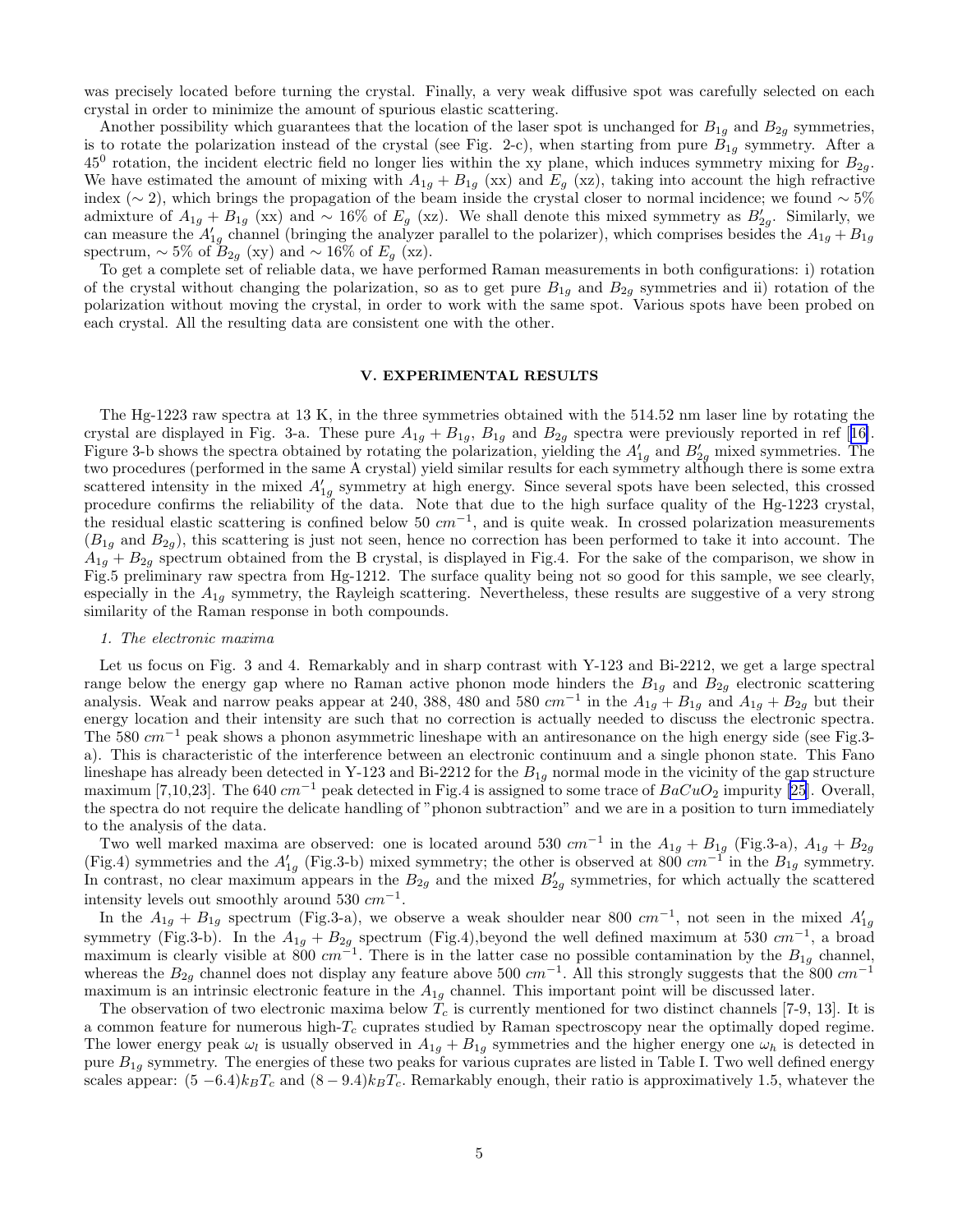compound. What is new in our study is that, by looking at a less commonly studied symmetry channel, we find that these two energy scales are present within one single channel, namely  $A_{1g}$ .

Finally, the temperature dependence of the imaginary parts of the electronic response for the  $A_{1g} + B_{2g}$  and  $B_{1g}$ symmetry as a function of the temperature from 13 K to 150 K is shown in Fig.6-a and 6-b respectively. The imaginary part of the electronic response function  $Im\chi[\omega,T]$  is derived by subtracting the photomultiplier dark current, the Rayleigh scattering intensity, when present, and by correcting for the response of the diffraction grating and for the Bose-Einstein factor  $n(\omega,T) = [exp(\hbar\omega/kT) - 1]^{-1}$ . In both symmetries, the low energy scattered intensity increases, approaching that of the normal state as the temperature is raised. The maxima at 540  $cm^{-1}$  (for  $A_{1g}$ +  $B_{2g}$ ) and 800 cm<sup>-1</sup> (for  $B_{1g}$ ) gradually collapse and disappear above  $T_c$ . These two maxima do not shift significantly (at most 10%) towards low energies as the temperature increases. The latter result is fairly general in Raman and tunneling experiments.

#### 2. The low lying energy excitations

We wish now to concentrate on the low energy part of the spectra. We collect in Fig. 7 the imaginary parts of the electronic response functions  $Im\chi[\omega, 13K]$  obtained from the raw data after performing the same corrections describedjust above, associated to the  $A_{1g} + B_{1g}$ ,  $B_{1g}$  and  $B_{2g}$  symmetries, already reported in [[16\]](#page-10-0). The dotted lines represent  $Im\chi[\omega, 150K]$ , after smoothing the spectra (for clarity). As could be inferred from the raw spectra, the three response functions seem to extrapolate to zero at zero frequency, within our experimental accuracy. We recall [[16\]](#page-10-0) the main observations which emerge from Fig. 7, namely:

i) the  $B_{1g}$  response function exhibits a clear decrease of the electronic scattering at low energy in the superconducting state with respect to the normal state. In contrast, the  $A_{1q} + B_{1q}$  and  $B_{2q}$  response functions decrease barely at low energy. Actually, there is very little change between the normal and the superconducting state in the  $B_{2q}$  channel. The change is instead much larger in the  $A_{1q}$  channel but occurs around the peak energy.

ii) the  $B_{1g}$  spectrum exhibits a steady quasi-linear increase with energy, in contrast with Bi-2212 spectra where, after subtracting the phonon contribution, the spectrum below the peak energy exhibits a strong upward curvature [[6\]](#page-10-0).

iii) the electronic response functions in the normal and superconducting state merge in all three symmetries around  $1000 \, \text{cm}^{-1}$ .

To investigate further the low energy behavior of the  $B_{1g}$  spectrum in the superconducting state, we have performed Raman measurements at T=13 K with various excitations lines. The imaginary parts of the electronic response functions in the  $B_{1q}$  symmetry are displayed in Fig. 8-a for five different excitation lines, namely 647.1, 568.2, 514.52, 488.0 and 476.5 nm. For clarity, the spectra have been normalized so as to achieve the same intensity around the 800  $cm^{-1}$  maximum and shifted vertically. The spectra reported here have been taken from sample B. There is a clear change in the overall shape of electronic response as the excitation energy decreases.

A simple visual inspection of the spectra suggests that they can be classified in two categories: for the 647.1 and 568.2 nm lines, the linear part appears to extend up to higher energy than for the 514.52, 488.0 and 476.5 nm excitation lines. Also the maximum for the two former ones seems to develop at a somewhat lower energy. In order to confirm the occurrence of two sets of data displaying a similar spectral dependence, we have firstly checked quantitatively that within the two sets, the spectra are indeed proportional. Then, we have used this calculation to normalize the spectra for the two lower energy excitation lines (647.1 and 568.2 nm) on one hand , and for the three higher energy excitation lines (514.52, 488.0 and 476.5 nm) on the other hand. The result is shown in Fig.8-b. Indeed, within each set, the higher excitation energy spectra and the lower ones fall exactly one on top of the other, within our experimental resolution.

As mentioned in section II, a source of complication of the analysis may arise from the dependence of the Raman vertex on  $\omega_L$  and  $\omega_S$ . The dependence on  $\omega_L$  is revealed in our experiments as a change in the strength of the Raman scattering with the laser frequency. The dependence on  $\omega<sub>S</sub>$  translates into a dependence on the Raman shift  $\omega = \omega_L - \omega_S$ , which could affect the validity of the low frequency analysis.

Let us first comment on the possible origin of the  $\omega_L$  dependence. It is interesting to note that in the spectral range of interest (15000-22000 cm<sup>-1</sup>), various cuprates (YBCO, LaSrCuO, BiSrYCuO) exhibit two bands, located typically around 12000-14000  $cm^{-1}$  (the so-called charge-transfer band), and 22000  $cm^{-1}$  [25-28]. Since, to the best of our knowledge, similar spectra are not yet available for the Hg compounds, we assume that the absorption bands lie in the same range as for other cuprates. The three high energy excitation lines are clearly located in the absorption range of the high energy band. The 568.2 nm line  $(17600 \text{ cm}^{-1})$  actually lies in-between the two bands, still closer to the charge transfer band, and the Raman spectrum exhibits a strong similarity with the 647.1 nm (15450  $cm^{-1}$ ) one. The latter is definitely in the vicinity of the charge transfer band. Therefore, the change of the Raman spectra with the excitation energy bears an actual consistency with the absorption bands in the visible range, supporting the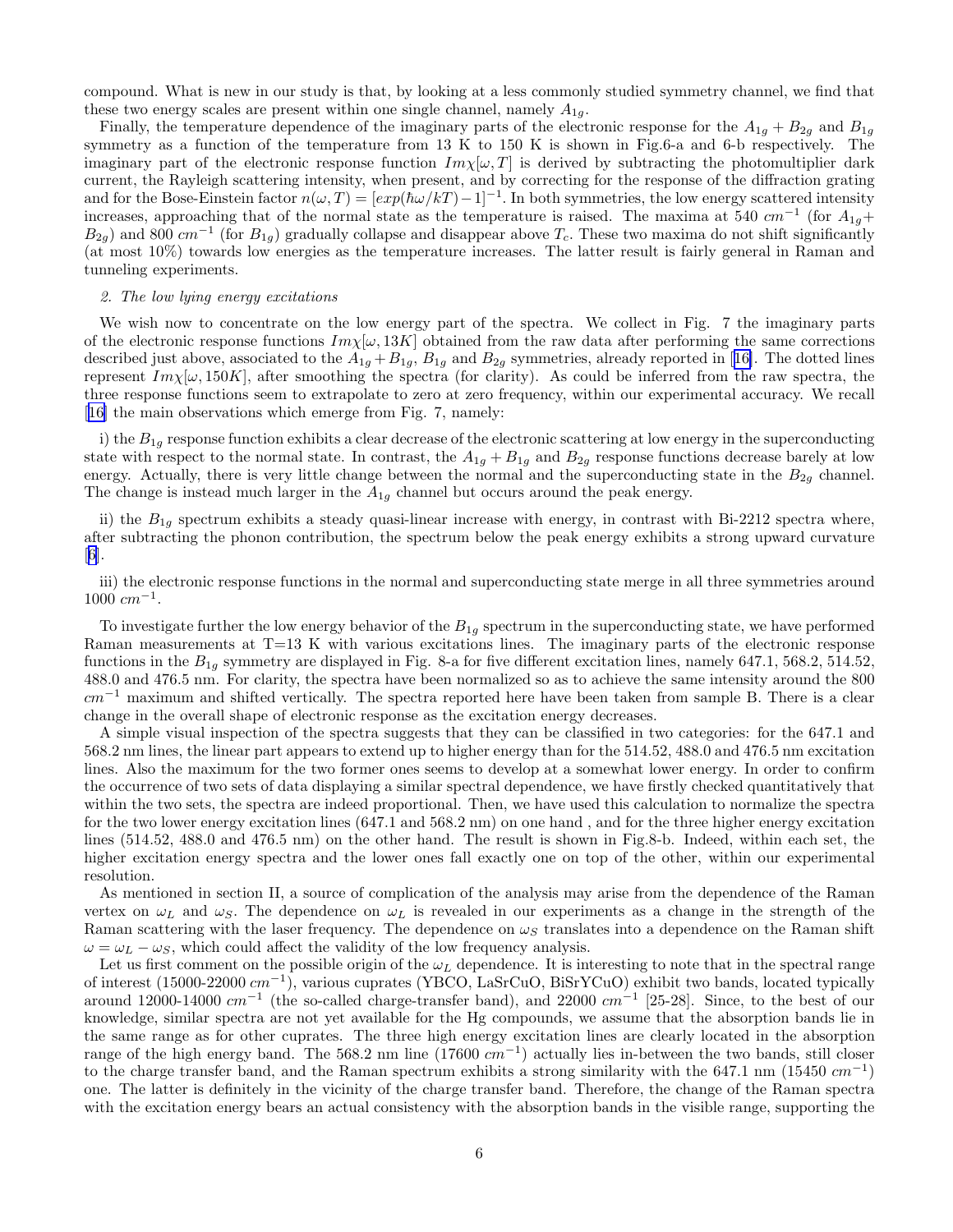idea that resonant scatttering is effective. It is not very surprising that we find within our experimental resolution, that the data can be separated into two sets, since two bands seem to be involved. The question which is raised once this is recognized is which frequency range is most affected by the change of the Raman vertex with energy. When fitting the absorption bands to Lorentz oscillators[[26\]](#page-10-0), we found typical widths of 1eV. A typical energy scale for the variation of the Raman vertex with  $\omega$  would then be 0.5-1eV.

A first order expansion of the Raman vertex (we omit the k dependence of  $\gamma_k$  for simplicity) with respect to the laser frequency writes:

$$
\gamma(\omega_L, \omega) = \gamma(\omega_L, 0) + \omega \left( \frac{\partial \gamma(\omega_L, \omega)}{\partial \omega} \right)_{\omega = 0} \tag{8}
$$

Therefore in the limit  $\omega \to 0$ , which is of interest here, the Raman vertex is independent of  $\omega$ , which implies that the low frequency behavior should not depend on the laser excitation energy. As  $\omega$  increases, the frequency dependence of  $\gamma$  may not be neglected. Using this line of reasoning, we have compared the low frequency dependence of the two sets of spectra obtained by varying the laser excitation. A simple way to do it is to select from each set the spectrum exhibiting the best signal to noise ratio, namely the ones associated to the 568.2 and the 514.5 nm lines. Fig. 9 shows that indeed, the low frequency dependence (up to 500  $cm^{-1}$ ) is the same, and that the spectra gradually separate as the frequency increases. We assign this behavior to the change of the Raman vertex with frequency, as explained above. Therefore, we shall consider henceforward that there is no change of the low frequency behavior when changing the excitation energy. Note incidentally the strong linear term of the  $B_{1g}$  spectrum, best seen in Fig.9.

### VI. DISCUSSION

We may now turn to the comparison of our data with existing theories. We start with the  $d_{x^2-y^2}$  model, as computedby Devereaux et al., which was found to describe well the Bi-2212 results [[23\]](#page-10-0). In a pure  $d_{x^2-y^2}$  model, symmetry considerations imply that the  $B_{1g}$  spectrum is insensitive to the nodes at  $45^{\circ}$  (hence the  $\omega^3$  dependence) and displays a maximum at  $2\Delta_0$ , whereas the  $B_{2g}$  symmetry exhibits a linear low frequency dependence (because it probes the nodes) and a smeared gap [\[16](#page-10-0)]. For the same reason the  $A_{1g}$  symmetry has also a linear low  $\omega$  behaviour. We find a fair agreement of this model with our data for the linear dependence of the low energy part of the  $B_{2q}$ symmetry (see Fig. 10) .

Our linear  $A_{1q}$  spectrum agrees also quite well with the prediction of the  $d_{x^2-y^2}$  model at low frequency, but this is not the case for the higher frequency range [Fig.12-a]. Indeed we note that the  $d_{x^2-y^2}$  model has only a single maximum which gives rise to a single peak, both in  $B_{1q}$  and  $A_{1q}$  symmetry. Naively one expects these two peaks to be essentially at the same frequency. This is already in contrast with experiments on Bi-2212 where the  $A_{1g}$  peak is found at much lower frequency than the  $B_{1g}$  one. Nevertheless if one takes into account the strong screening in the  $A_{1g}$  symmetry together with a sizeable smearing, one may obtain a large softening of the  $A_{1g}$  peak and reconcile theory with experiment. However, we find it eventually difficult in our calculations to get the necessary softening without obtaining simultaneously an unduly wide maximum. We give an example of such a calculation in Fig.12-a. Anyway our present observation of two distinct peaks in the same  $A_{1g}$  channel deduced from the  $A_{1g} + B_{2g}$  symmetry (see Fig. 4) cannot be reconciled with a pure  $d_{x^2-y^2}$  model. We note that the second peak, essentially at the same frequency as the  $B_{1g}$  one, had not been seen in our earlier experiments [\[16](#page-10-0)] because only the  $A_{1g} + B_{1g}$  symmetry had been measured.

Finally we consider the  $B_{1g}$  symmetry which, together with the  $B_{2g}$  symmetry, is easier to analyze because it is not affected by screening, in contrast with the  $A_{1g}$  symmetry. Most strikingly the low frequency behavior of the theoretical  $d_{x^2-y^2} B_{1g}$  spectrum is incompatible with our experimental results. In the  $d_{x^2-y^2}$  model, the response function for  $B_{1g}$  should increase as  $\omega^3$  [[6\]](#page-10-0) and it is clear, by inspection of Fig. 9 and 11, that our results are essentially linear in frequency. If we analyze our data more quantitatively, we have to recall that such a power law behavior is an appropriate description only at low frequency, and therefore the pending question is the choice of the proper energy scale when trying to fit the results. Fitting the spectrum from Fig.11 to a power law  $\omega^{\alpha}$ , up to 300 cm<sup>-1</sup> yields $\alpha = 1.5 \pm 0.5$  inconsistent with an  $\omega^3$  dependence [[16\]](#page-10-0). However, the choice of the energy range for fitting may be disputable, and a second fit to  $b\omega + c\omega^3$  was attempted in order to provide a more accurate estimate of the relative weight W of the linear part with respect to the cubic part. W was computed over various energy ranges, e.g. up to 300, 400, 500, 600  $cm^{-1}$ , still using the spectra shown in Fig.11. Actually, referring to Fig.9, the low energy range of interest may not exceed 500  $cm^{-1}$ . We found  $W = 2 \pm 1, 4 \pm 1, 3.3 \pm 0.7, 3.4 \pm 0.5$ , meaning that a dominant linear component must be taken into account, inconsistent with a pure  $d_{x^2-y^2}$  model.  $B_{1g}$  being linear at low frequency appears to agree with the Tl-2201 results, at least at high enough excitation energy ( $\hbar \omega > 2.18 \text{ eV}$ , or  $\lambda < 5734 \text{ \AA}$ ) [[29\]](#page-10-0).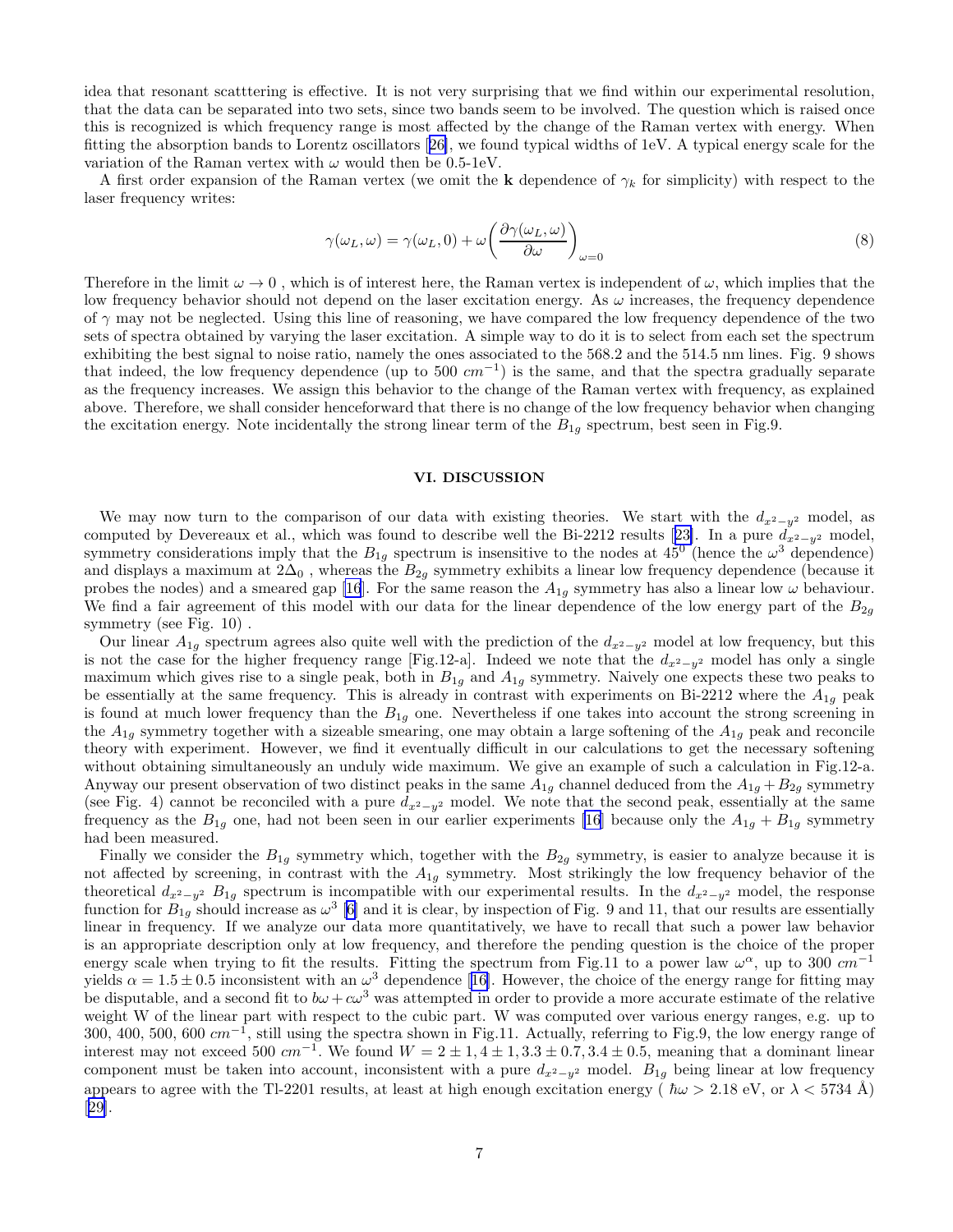It has been argued that impurities are responsible for the observed low frequency density of states in the  $B_{1q}$ channel.Devereaux [[31\]](#page-10-0) has indeed shown that, in the unitary limit, for a  $d_{x^2-y^2}$  gap, impurities induce for  $B_{1g}$  a linear rise of the electronic scattering at low frequency, crossing over to the  $\omega^3$  dependence at higher frequency. The cross-over energy  $\omega^*$  found in this case is typically the width  $\gamma$  of the band of states bound to impurities [\[32](#page-10-0)]. For unitary scatterers this width is of order  $\gamma \sim (\Gamma \Delta_0)^{1/2}$  where  $\Gamma = n_i / (\pi N_F)$  with  $n_i$  the impurity concentration and  $\Delta_0$  the maximum of the d-wave gap. In the Born limit it is in general much smaller  $\gamma \sim 4\Delta_0 \exp(-\pi \tau \Delta_0)$ , where  $\tau$ is the normal state relaxation time, and impurities bring no qualitative change in the density of states at low energy [[32\]](#page-10-0) except for large relaxation rates. Therefore the unitary case is the most favorable one for an important effect of impurities on Raman scattering. However this is a very specific case, and experimental support is still lacking. Note that in the case of a small or intermediate relaxation rate, one goes rapidly out of the unitary regime as soon as the scattering phase shift goes away from  $\pi/2$ . Only for a large relaxation rate  $1/(2\tau\Delta_0) > 0.3$  does the unitary regime extend over a fair range of scattering phase shifts. In the absence of experimental evidence, a random distribution of scattering phase shifts would seem a reasonable assumption.

It is worth recalling that this assumption of unitary scatterers was raised [32,33] in order to reconcile the robustness of the critical temperature against impurity scattering, which is unexpected in a d-wave superconductor, with the much less robust temperature dependence of the London penetration depth, whose linearity is thought to be affected by scattering. Nevertheless, due to the difficulty of measuring the absolute value of the penetration depth, there is no strong experimental evidence for this assumption. Actually, published data are somewhat contradictory [34,35]. Let us nevertheless consider this unitary limit. Our experimental results can be compared reasonably well with Devereaux's calculation[[31\]](#page-10-0), taking  $\Gamma \sim 0.5\Delta_0$ . This means a scattering rate Γ of order of the gap  $\Delta_0$  itself. Such a high scattering rate should strongly reduce the critical temperature or even destroy completely superconductivity. This is in marked contradiction with  $T_c = 126K$  of our single crystals which does not differ in an appreciable way from the critical temperature of supposedly rather clean crystals. Finally we remark that the fairly sharp structure that we observe in  $A_{1q}$  is difficult to reconcile with a large scattering rate. All together this makes rather unlikely the explanation of the linear behavior of the low frequency  $B_{1g}$  by an impurity effect.

Accordingly we consider that our results are representative of pure crystals. Then an inescapable consequence of the observed linear frequency dependence is the occurrence of a finite density of states exhibiting a similar energy dependence, which is most naturally assigned to nodes in the gap. Since these nodes are probed in both  $B_{1g}$  and  $B_{2g}$ symmetries, they cannot be located only in the  $45^0$  direction. We are thus left with the conclusion that nodes exist outside the 45<sup>0</sup> direction. It is worth recalling that although Raman scattering probes the electronic excitations along various k directions, it cannot give accurately the location of the nodes [\[16](#page-10-0)]. We have therefore to explore this point more quantitatively.

From the low energy part of our spectra, we know there are nodes outside the  $45^{\circ}$  direction. It can readily be seen that a small shift of the nodes away from  $45^0$  is not enough to account for experiment. Indeed if we use a toy model  $\Delta(\theta) = \Delta_0 \cos(2\theta - 2\alpha)$  obtained by artificially rotating the  $d_{x^2-y^2}$  order parameter by an angle  $\alpha$ , we find that a rotation by  $\alpha \approx 10^0$  is barely noticeable in the spectra : the linear rise at low  $\omega$  produced in  $B_{1g}$  by this rotation is quite small and the spectrum is essentially unchanged within experimental accuracy.

Having at this stage exhausted all information contained in the low energy dependence, in order to build up a specific model more appropriate than  $d_{x^2-y^2}$ , we have to rely now on the high energy part of our spectra. While the  $B_{2g}$  symmetry offers only a hint of a maximum around 500 cm<sup>-1</sup>, the  $B_{1g}$  symmetry and the  $A_{1g}$  symmetry are much more informative. Indeed we have the occurrence of two maxima at  $500$  and  $800 \text{ cm}^{-1}$ , seen simultaneously in pure  $A_{1g}$  symmetry. The last one is seen separately in  $B_{1g}$  in a very clear way while the former is compatible with the structure seen in the  $B_{2g}$  symmetry. Together these observations strongly suggest two different energy amplitudes for the gap.

We assume that the gap has the symmetry of one of the one-dimensional representation of the tetragonal group, namely  $A_{1q}$ ,  $B_{1q}$ ,  $B_{2q}$  or  $A_{2q}$ . We need only to consider the range of the Fermi surface where the wavevector **k** has an angle  $\theta$  with the x axis between 0 and  $\pi/4$ . The rest can be deduced by symmetry operations. Our model must accommodate a main maximum M, a secondary maximum M' - for the absolute value of the order parameter - and at least one node N (we assume for simplicity that there is only a single secondary maximum and no secondary minimum since there is no experimental evidence for them). This does not match with any of the simplest representative for the order parameter, namely  $k_x^2 + k_y^2$  ( $A_{1g}$  symmetry),  $(k_x^2 - k_y^2)$  ( $B_{1g}$  symmetry),  $k_x$   $k_y$  ( $B_{2g}$  symmetry), or  $k_x$   $k_y$  $(k_x^2 - k_y^2)$  ( $A_{2g}$  symmetry). For instance, as pointed out by Leggett, the simple  $A_{2g}$  symmetry is compatible with the low energy part of our spectra; but it does not provide a proper account of the high energy part since it would give only peaks at a single frequency corresponding to the maximum of the gap. Therefore we have to deal with a more complicated order parameter. From symmetry we must find at  $0^0$  either M or M' or N, and similarly at  $45^0$  (we eliminate the possibility of a discontinuous order parameter ). Since the main maximum M is seen in  $B_{1g}$  symmetry and not in  $B_{2g}$  symmetry, we have to put it at  $0^0$ . Similarly the secondary maximum M' being inferred in  $B_{2g}$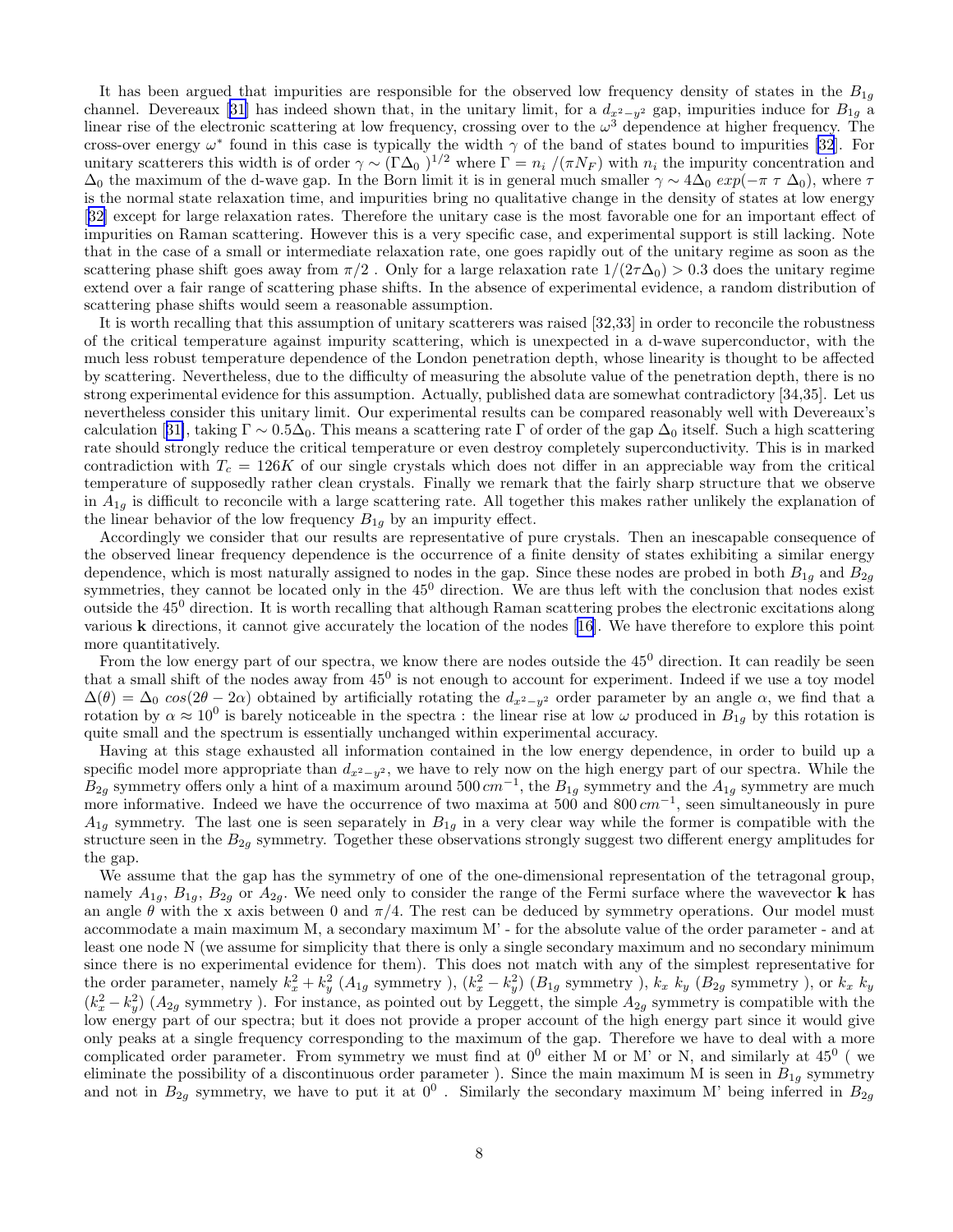symmetry but not seen in  $B_{1g}$  symmetry implies a location at  $45^0$ . Then the only place left for nodes is somewhere between  $0^0$  and  $45^0$ . Since we have assumed a single secondary maximum, we can put only one node there. This leads to an order parameter which has over the whole Fermi surface 4 (equivalent) M, 4 M' and 8 nodes. Since this order parameter is continuous and is nonzero at  $0^0$  and  $45^0$ , it has the  $A_{1g}$  symmetry. Therefore we come to the conclusion that our Raman scattering data imply an order parameter which does not break spontaneously the crystal tetragonal symmetry. However it is clear that any slight shift of M and M' away from their symmetric locations will essentially not be felt in the resulting spectra. For example since our  $B_{2q}$  is quite featureless, we may worry that the presence of the main maximum M is washed out in it. So M could be away from  $0^0$ . Since M' is at 45<sup>0</sup>, we can only put a node at  $0^0$ . But there is a node away from  $0^0$  because  $B_{2g}$  is linear at low frequency. The only location for this node is between M and 45<sup>0</sup>. We end up with an order parameter which has the  $B_{2g}$   $(d_{xy})$  symmetry, with 8 M, 4 M' and 12 nodes over the whole Fermi surface. Similarly we might worry that a small contribution of M' to the  $B_{1g}$  spectrum is not seen in our experimental results. However this seems almost incompatible with our data, except if M' is quite near 45<sup>0</sup>, but this would lead to an almost discontinuous order parameter since we have to put a node at 45<sup>0</sup>. In this way we would have a  $B_{1q}$  symmetry order parameter, with 4 M, 8 M' and 12 nodes on the Fermi surface. Finally we could also think of putting nodes at  $0^0$  and  $45^0$ , with M and M' slightly away from these locations. We would need to put a node between them. Hence we would have a  $A_{2q}$  order parameter, with 8 M, 8 M' and 16 nodes. Again this is hardly compatible with our  $B_{1g}$  data. In conclusion the  $A_{1g}$  order parameter is at the same time the simplest and the most compatible with our data. In the following we will concentrate on this symmetry and investigate it more quantitatively.

A simple one-parameter model having the  $A_{1g}$  symmetry and satisfying the above requirements is  $\Delta(\theta) = \Delta_0$  [cos  $(4\theta) + s$  where s =  $(\Delta_M - \Delta_m) / (\Delta_{M+}\Delta_m)$  and  $\Delta_0 = (\Delta_M + \Delta_m) / 2$ . The gap maximum  $\Delta_M$  is obtained for  $\theta = 0$  while the secondary maximum  $\Delta_m$  occurs for  $\theta = \pi/4$ . The node lies at  $\theta_0 = (1/4)$  arccos(-s) and in this simple model its location is linked to the ratio  $\Delta_m/\Delta_M$ . Naturally by introducing other parameters we can decouple these two quantities, as we will consider briefly below. Since we make the choice  $s = 0.27$  according to experiment, we find obviously the peaks for  $B_{1g}$  and  $B_{2g}$  in agreement with our experimental results (Fig. 10 and 11). We calculate the Raman spectra for  $B_{1g}$  and  $B_{2g}$  symmetry by taking for the Raman vertices the simplest form compatible with symmetry, namely  $\gamma_{B_{1g}} \sim \cos 2\theta$ ,  $\gamma_{B_{2g}} \sim \sin 2\theta$  and a density of states independent of  $\theta$ . Naturally the bare result for these spectra display a logarithmic singularity at their respective maximum and we have to invoke some broadening, most likely due to lifetime effects, in order to obtain theoretical results compatible with experiment. In this paper we include this broadening at the most phenomenological level by merely convoluting the bare result with a broadening function. We take a simple normalized lorentzian for this function. However we expect lifetime effects to be quite small at low energy and to grow progressively at higher energy. We account for this by choosing the width  $\Gamma(\omega)$  of our lorentzian proportional to the frequency at which we are looking :  $\Gamma(\omega) = a \omega$ . Explicitly our final spectrum  $F(\omega)$  is obtained from the bare spectrum  $B(\omega)$  by  $F(\omega) = \int d\omega' L(\omega - \omega', \omega) B(\omega')$  where  $L(\omega - \omega', \omega) = (1/\pi) \Gamma(\omega) / ((\omega - \omega')^2)$  $(-\omega')^2 + \Gamma^2(\omega)$ ). Here the integration goes from  $-\infty$  to  $+\infty$  and  $B(\omega)$  is extended by symmetry  $B(-\omega) = -B(\omega)$ in the whole frequency range. This broadening method insures  $F(0) = 0$ , whatever  $\Gamma(\omega)$ . In Fig.10 and 11 we have taken our broadening parameter a = 0.15 . Note that this parameter is our only way to adjust the peak height with respect to the low energy part of the spectrum. Hence the fact that we find a good agreement in  $B_{1q}$  with experiment with a reasonably small broadening is satisfactory (Fig.11). This is directly due to the fact that our node location  $\theta_0$  $= 26<sup>0</sup>$  is far enough from 45<sup>0</sup>, otherwise we would have trouble obtaining a strong enough low energy spectrum for  $B_{1g}$ , as we have seen in our toy model. As expected, the part of the experimental spectrum above the peak frequency is not properly described by our model, inasmuch as we go toward higher energy. This is merely due to the fact that our theoretical result goes to zero for very high energies, in contrast with experiment. This discrepancy would be cured, at least partially, by taking proper account of lifetime effects, but this is beyond the scope of the present paper. In particular we ascribe the moderate agreement between theory and experiment in  $B_{2g}$  symmetry to strong lifetime effects in this channel (Fig.10).

We consider now in detail the  $A_{1g}$  symmetry. In our theoretical analysis, we take screening fully into account in the standard way. This feature makes the interpretation of the  $A_{1g}$  spectrum less easy than the  $B_{1g}$  or  $B_{2g}$  spectrum, because the result is not systematically related in an intuitive way to the shape  $\Delta(\theta)$  of the order parameter. The most obvious manifestation of this is the fact that a constant  $A_{1g}$  Raman vertex gives a zero contribution because of full screening. Therefore we have to look for the next term in a Fourier expansion in order to obtain a nonzero result. This term is proportional to  $\cos 4\theta$ . However it goes to zero for  $\theta = \pi/8$ , that is very near the location of the node in our specific model. This implies that the  $A_{1g}$  electronic response will be quite small at small energy, in contradiction with experiment, which shows a strong linear dependence. For a sizeable  $A_{1q}$  response at low energy, we need the zero of the  $A_{1g}$  Raman vertex and the node of the gap to be clearly apart. Since we have already chosen our order parameter, hence the node location, we achieve this by considering a more complicated Raman vertex, e.g. including the next order Fourier component : we take  $\gamma_{A_{1g}} \sim A \cos 4\theta - (1 - A) \cos 8\theta$ . As seen in Fig.12-b, we obtain a reasonably good agreement with experiment for  $A = 0.05$  and a small smearing  $a = 0.03$ . We note that we are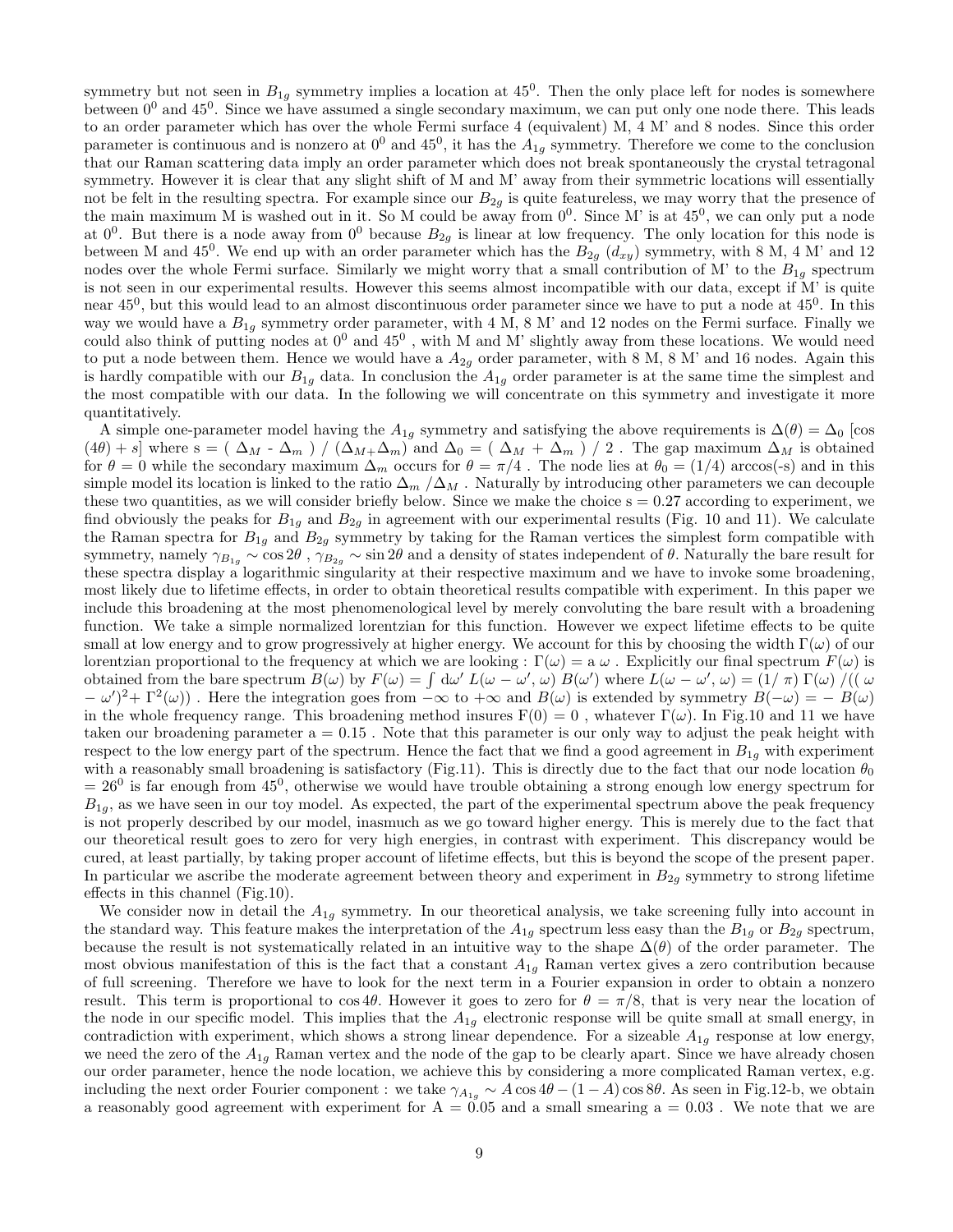led to use different smearing for the different Raman symmetries, in contrast to what has been done in[[16\]](#page-10-0). This does not make a problem: the smearing is meant to account for lifetime effects at a phenomenological level. Hence when dealing with different channels, there is no reason to have the same effective scattering. We obtain a sizeable contribution at low energy, at  $\Delta_m$  and at  $\Delta_M$ : this is clearly related to the fact that the Raman vertex is not small for  $\theta = 0$ , for  $\theta = \pi/4$  and at the node  $\theta = \theta_0$ . Note that, while the size of the low frequency part is directly related to the strength of the Raman vertex around the node, the same is not true for the strength of the peaks at  $\Delta_m$  and  $\Delta_M$ . In particular one may obtain a single broad bump between  $\Delta_m$  and  $\Delta_M$  instead of two peaks. This is naturally due to the complex effect of the screening term.

The small value  $A=0.05$ , which implies that the cos  $4\theta$  contribution is negligible in the Raman vertex compared to the cos 8 $\theta$  contribution, comes from the strong constraints that the various characteristics of our  $A_{1g}$  spectrum put on the order parameter. We had already been led to consider a similar vertex in ref. [\[16](#page-10-0)] to account for a  $A_{1g}$ spectrum which did not display a maximum at  $\Delta_M$ . While this is not expected beforehand, this does not imply anything pathological about the Raman vertex we use and such a situation may very well occur accidentally. As we mentioned we are merely led to this case by our request of a sizeable vertex at  $0$ ,  $\pi/4$  and at the node. Clearly we can achieve this goal in other ways if we allow more flexibility in our order parameter.

We demonstrate this by considering the following order parameter :  $\Delta(\theta) = \Delta_M$  for  $0 < \theta < \theta_0 - \Delta_M / S$ ,  $\Delta(\theta)$  $= S$  (  $\theta_0 - \theta$  ) for  $\theta_0 - \Delta_M / S < \theta < \theta_0 + \Delta_m / S$ ,  $\Delta(\theta) = - \Delta_m$  for  $\theta_0 + \Delta_m / S < \theta < \pi/4$ . Its shape is similar to the simple one that we have used above, but in this way we can choose more freely the location of the node  $\theta_0$  of  $\Delta(\theta)$  and its slope S. On the other hand we restrict ourselves to the simplest Raman vertex  $\gamma_{A_{1a}} \sim \cos 4\theta$ . We find a reasonably good agreement with experiment (see Fig.12-b) for  $\theta_0 = 35^0$  and S = 3.6. This shows that we can account for the  $A_{1g}$  spectrum by the simplest Raman vertex together with an order parameter having two maxima and a node. However the bare  $B_{1g}$  spectrum provided by this latter order parameter has a very strong peak at  $\Delta_M$  (inasmuch as we have taken a simple flat maximum model) and a quite small low energy part, due to the node proximity of 45<sup>0</sup>. This can not be reconciled with experiment by any reasonable smearing. Again the strength of the linear low energy part of the  $B_{1g}$  spectrum shows that the node is rather far away from  $45^{\circ}$ . Note however that we could cure somewhat this difficulty by assuming a more complicated  $B_{1g}$  Raman vertex, which would have a small strength for  $\theta = 0$  (in addition of being zero by symmetry for  $\theta = \pi/4$ ). In conclusion we believe that it is possible to account for experiment for all symmetries by an order parameter having the qualitative features that we have considered, together with Raman vertices reasonably close to the simplest one. This might require perhaps that we use a varying density of states, while here we have assumed it to be constant for simplicity. However we have not tried to explore this problem more quantitatively.

Our model gives a natural explanation of the different positions of the  $B_{1g}$  and  $B_{2g}$  peaks and the existence of these two peaks in  $A_{1q}$  symmetry (even if screening complicates the matter). Note that peaks with different positions are also found in the other high- $T_c$  superconductors (see table I). At this point, we can notice that the existence of two electronic structures is not only detected in Raman scattering (see table I) but also in Giaever tunneling [\[37](#page-10-0)] and spectroscopytunneling measurements [[38\]](#page-10-0) in YBCO. The energies of these two structures were found at  $\Delta = 20meV$ and  $\Delta = 30$  meV which corresponds to  $2\Delta = 320$  and 480 cm<sup>-1</sup> respectively (very close to the values reported for YBCOin table I). A d+s wave model as developed by M.T.Beal-Monod et al. [[39\]](#page-10-0) accounts for the  $B_{2q}$  spectrum but cannot explain the  $A_{1g}$  and  $B_{1g}$  spectra unless one introduces a very large scattering rate, which is incompatible with our critical temperature as we have discussed above. We note finally that the high values of the maxima ( $\sim 8-9k_BT_c$ ) as well as the non observation of a significant softening of the maxima, as a function of the temperature, as reported in section V.1, are incompatible with a weak coupling theory[[40\]](#page-11-0).

### VII. CONCLUSION

In conclusion, we have presented pure electronic Raman spectra of Hg-1223 single crystals. In the superconducting state our most significant results are i) the two electronic maxima usually observed separately at 530 and 800  $cm^{-1}$  in  $B_{2g}$  and  $B_{1g}$  symmetries respectively, are seen simultaneously in  $A_{1g}$  symmetry. The existence of such two electronic features at  $2\Delta/k_BT c = (5-6)$  and (8-9), are reported not only in Raman but also on tunneling measurements. ii) these two electronic structures disappear at  $T_c$  without showing significant softening as the temperature is raised. iii) the electronic response function exhibits an intrinsic linear  $\omega$  dependence - not only in the  $B_{2q}$  spectrum - but also in the  $B_{1q}$  spectrum, which has been extensively studied in this work: the linear dependence is robust against the change of the excitation frequency, implying that this is an intrinsic feature arising from the gap symmetry. These experimental results strongly suggest a very anisotropic superconducting gap, involving two characteristic energies and nodes located away from the [110] and [1 $\overline{1}0$ ] directions. Such observations are inconsistent with a pure  $d_{x^2-y^2}$  order parameter symmetry. The simplest order parameter compatible with our experimental data displays two maximum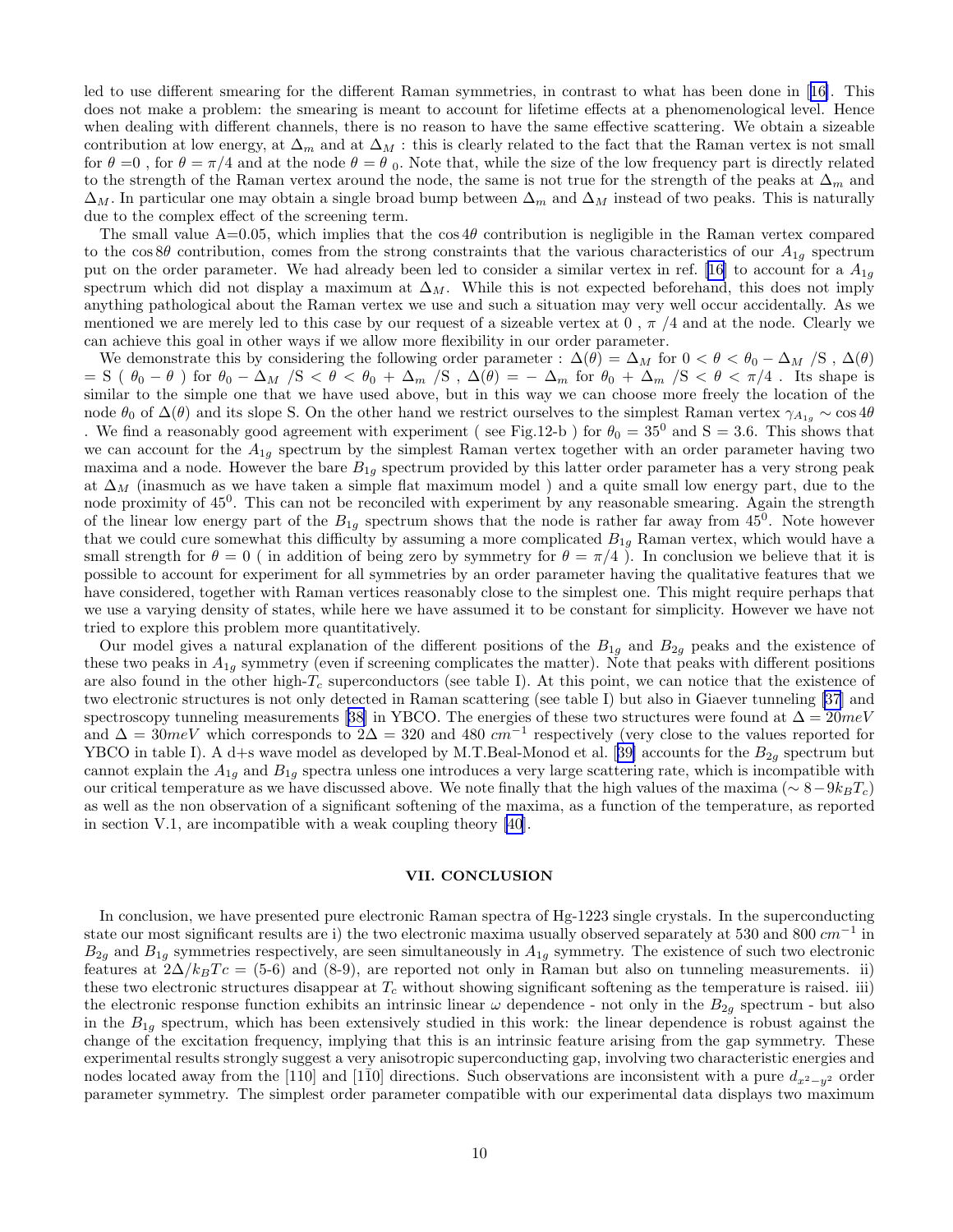<span id="page-10-0"></span>gap values and 8 nodes. It has the  $A_{1g}$  symmetry. We have developed a detailed comparison with the experimental spectra and we have shown that such an order parameter can account satisfactorily for our experimental results.

# VIII. ACKNOWLEDGEMENTS

We thank P. Monod, M. Cyrot and G. Deutscher for very fruitful discussions.

- [1] D. A. Wollman et al. Phys. Rev. Lett. 74, 797 (1995), C.C. Tsuei et al. Nature 387, 481 (1997).
- [2] K.A. Koutnetzov et al, Phys. Rev. Lett. 79, 3050 (1997); C. Rossel et al., Physica C 282-287, 136 (1997).
- [3] M. V. Klein and S. B. Dierker, Phys.Rev. B 29, 4976 (1984).
- [4] A. A. Abrikosov and V. M. Genkin, Zh.Eksp.Teor.Fiz. 65, 842 (1973) [Sov.Phys.JETP 38, 417 (1974)].
- [5] S. B. Dierker, M. V. Klein, G. W. Webb and Z. Fisk, Phys. Rev. Lett. 50, 853 (1983).
- [6] T. P. Deveraux et al, Phys. Rev. Lett. 72, 396, (1994); T. P. Devereaux and D. Einzel, Phys. Rev. B 51, 16336 (1995)
- [7] S. L. Cooper, M. V. Klein, B. G. Pazol, J. P. Rice and D. M. Ginsberg, Phys. Rev. B 37, 5920 (1988); S. L. Cooper et al, Phys. Rev. B 38, 11934, (1988).
- [8] R. Hackl, W. Gläser, P. Müller, D. Einzel and K. Andres, Phys. Rev. B 38, 7133 (1988); R. Hackl, in "Gap symmetry and fluctuations in High-Tc superconductors" edited by J. Bok, G. Deutscher, D. Pavuna and S. Wolf published in Plenum Press Series NATO ASI (1998).
- [9] T. Staufer, R. Nemetschek, R. Hackl, P. Müller and H. Veith, Phys.Rev.Lett. 68, 1069 (1992).
- [10] D. H. Leach, C. Thomsen, M. Cardona, L. Mihaly and C.Kendziora Solid. Stat. Comm. 88, 457 (1993).
- [11] R. Nemetschek, O. V. Misochko, B. Stadlober and R. Hackl, Phys. Rev. B 47, 3450 (1993);.
- [12] X. K. Chen, J.C.Irwin, H. J. Trodhal, T. Kimura and K. Kishio, Phys. Rev. Lett. 73, 3290 (1994).
- [13] M. Krantz and M. Cardona, J. Low Temp. Phys. 99, 205 (1995).
- [14] L. V. Gasparov, P. Lemmens, M.Brinkmann, N. N. Kolesnikov and G. Güntherodt, Phys. Rev. B 55, 1223 (1997)
- [15] T. Strohm and M. Cardona, Solid. Stat. Comm. 104, 233 (1997).
- [16] A. Sacuto, R. Combescot, N. Bontemps, P. Monod, V. Viallet and D. Colson, Europhys. Lett. 39, 207 (1997);
- [17] A. Sacuto and R. Combescot in "Gap symmetry and fluctuations in High-Tc superconductors" edited by J. Bok, G. Deutscher, D. Pavuna and S. Wolf published in Plenum Press Series NATO ASI (1998).
- [18] A. Sacuto et al, Physica C 259, 209 (1996).
- [19] M. Cantoni, A. Schilling, H.-U. Nisen and H. R. Ott, Physica C 215, 11 (1993).
- [20] P. A. Wolff, Phys. Rev. 171, 436 (1968); A. Kawabata, J.Phys.Soc.Jpn 30, 68 (1971).
- [21] D. Colson, A. Bertinotti, J. Hammann, J.-F. Marucco, A. Pinatel, Physica C 233, 231 (1994); A. Bertinotti et al, Physica C 250, 213 (1995).
- [22] A. Bertinotti, D. Colson, J-F. Marucco, V. Viallet, J. Le Bras, L.Fruchter, C. Marssenat, A. Carington, J. Hammann, in "Studies of High Temperature Superconductors" edited by Narlikar, Nova Science Publisher (NY) (1997).
- [23] T. P. Devereaux, Journal of Superconductivity 8, 421 (1995); T. P. Devereaux et al., Phys. Rev. Lett. 72, 3291 (1994).
- [24] A. Sacuto, C. Julien, V. A. Shchukin, C. Perrin and M. Mokhtari, Phys. Rev. B 52, 7619 (1995).
- [25] R.M.Macfarlane, H.J.Rosen, E.M.Engler, R.D.Jacovitz and V.Y.Lee, Phys.Rev. 38, 284 (1988).
- [26] A. El Azrak, PhD thesis , Universit´e Paris-Sud (1993)
- [27] S.L. Cooper et al, Phys. Rev. B47, 8233 (1993)
- [28] S. Uchida et al, Phys. Rev. B 43, 7942 (1991)
- [29] I. Terasaki et al, Physica C 165, 152 (1990)
- [30] Moonsoo Kang, G. Blumberg, M. V. Klein and N. N. Kolesnikov, Phys. Rev. Lett. 77, 4434 (1996).
- [31] T. P. Devereaux, Phys. Rev. Lett. 74, 4313 (1995).
- [32] G. Preosti, H. Kim and P. Muzikar, Phys. Rev. B 50, 1259 (1994)
- [33] J. Annett, N. Goldenfeld and S.R. Renn, Phys. Rev. B 43,2778 (1991).
- [34] P.J. Hirschfeld, W.O. Putikka and D.J. Scalapino, Phys. Rev. B 50, 10250 (1994).
- [35] D.A. Bonn et al, Phys. Rev. B 40,4051 (1994).
- [36] S. Hensen, G. Müller, C.T. Rieck and K. Sharnberg, Phys. Rev. B 56,6237 (1997).
- [37] I . Maggio-Aprile, Phys. Rev. Lett. 75, 2754 (1995).
- [38] G. Deutscher in "Gap symmetry and fluctuations in High-Tc superconductors" edited by J. Bok, G. Deutscher, D. Pavuna and S. Wolf published in Plenum Press Series NATO ASI (1998).
- [39] M. T. Beal-Monod, J. B. Bieri and K. Maki, Europhys. Lett., 40, and erratum (1997) ; N. Nemetschek et al., submitted to EPJ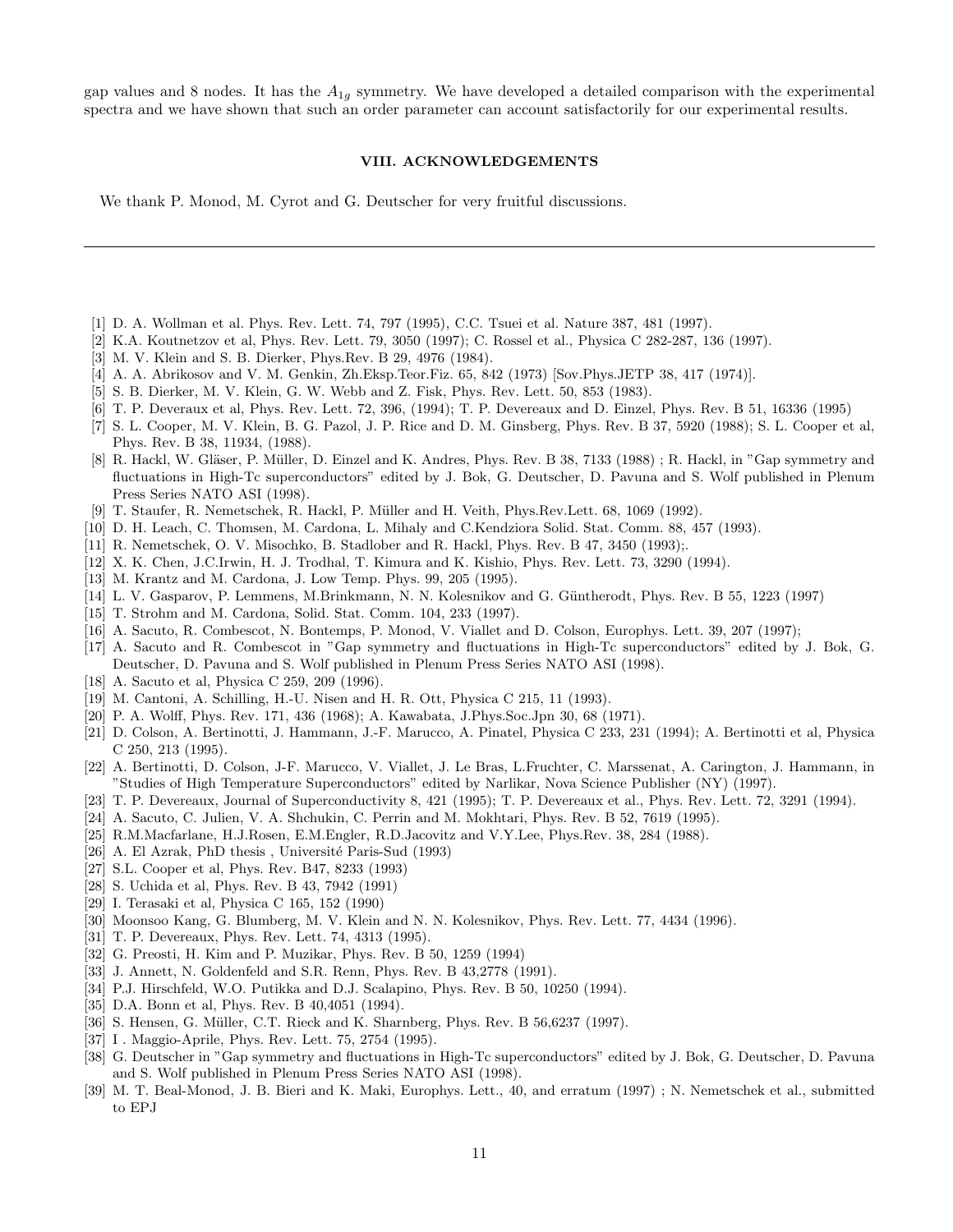<span id="page-11-0"></span>[40] R. Combescot, [cond-mat/9710115.](http://arxiv.org/abs/cond-mat/9710115)

# FigureCaptions

FIG.1 DC magnetization recorded during field cooling in a 10 Oe field for A and B samples

FIG.2 Experimental configurations chosen to obtain the  $B_{1g}$ ,  $B_{2g}$  and  $B'_{2g}$  symmetries

FIG.3 Raw Raman spectra of the Hg-1223 (sample A) at T= 13 K obtained from both configuration described in Fig.2. a) $A_{1g} + B_{1g}$ , pure  $B_{2g}$  and  $B_{1g}$  symmetries (obtained by rotating the crystal). b) mixed  $A'_{1g}$  and  $B'_{2g}$ symmetries (obtained by rotating the polarization)

FIG.4 Raw Raman spectrum of Hg-1223 (sample B) at T= 13 K in  $A_{1q} + B_{2q}$  symmetry. Note the shoulder which develops on the high energy side, at  $800 \text{ cm}^{-1}$ .

FIG.5 Raw Raman spectra of Hg-1212 taken at 13K (shown for comparison with Fig.3)

FIG.6 Imaginary part of the response functions at various temperatures (sample B) a) $A_{1g} + B_{2g}$  spectrum b) $B_{1g}$ spectrum

FIG.7 Imaginary parts of the response function  $Im[\chi(\omega, T = 13K)]$  deduced from experimental data of Fig. 3. The dashed lines represent  $Im[\chi(\omega, T = 150K)].$ 

FIG.8 Imaginary part of the response function  $Im[\chi(\omega, T = 13K)]$  in  $B_{1q}$  symmetry, obtained from various excitation laser lines (sample B). Zero amplitude is indicated by the short solid line. a)after normalization of the amplitude at the peak energy. b)a different normalization (see text) shows that the data can be gathered into two sets of spectra displaying the same frequency dependence

FIG.9 Imaginary part of the electronic response for two excitation lines (514.5 nm, circles, and 568.2 nm, triangles) previously shown in Fig.8-b as belonging to the two sets of data. Within a scale factor, it appears clearly in this plot that the low frequency response exhibits the same frequency dependence up to 500  $cm^{-1}$ , for both excitation lines

FIG.10  $B_{2g}$  data (sample A) and calculations for the  $d_{x^2-y^2}$  model (dashed line) and for a model with 8 nodes lying at  $\theta_0 = 26^{\circ}$  (solid line)

FIG.11  $B_{1g}$  data (sample A) and calculation for the  $d_{x^2-y^2}$  model (dashed line) and for a model with 8 nodes lying at  $\theta_0 = 26^{\circ}$  (solid line).

FIG.12  $A_{1g} + B_{2g}$  spectrum (sample B) and calculations a) for the  $d_{x^2-y^2}$  model (solid line) b) s=0.27 A=0.05 a=0.03 (solid line) S=3.6  $\theta_0 = 35^0$  a=0.05 (dashed line)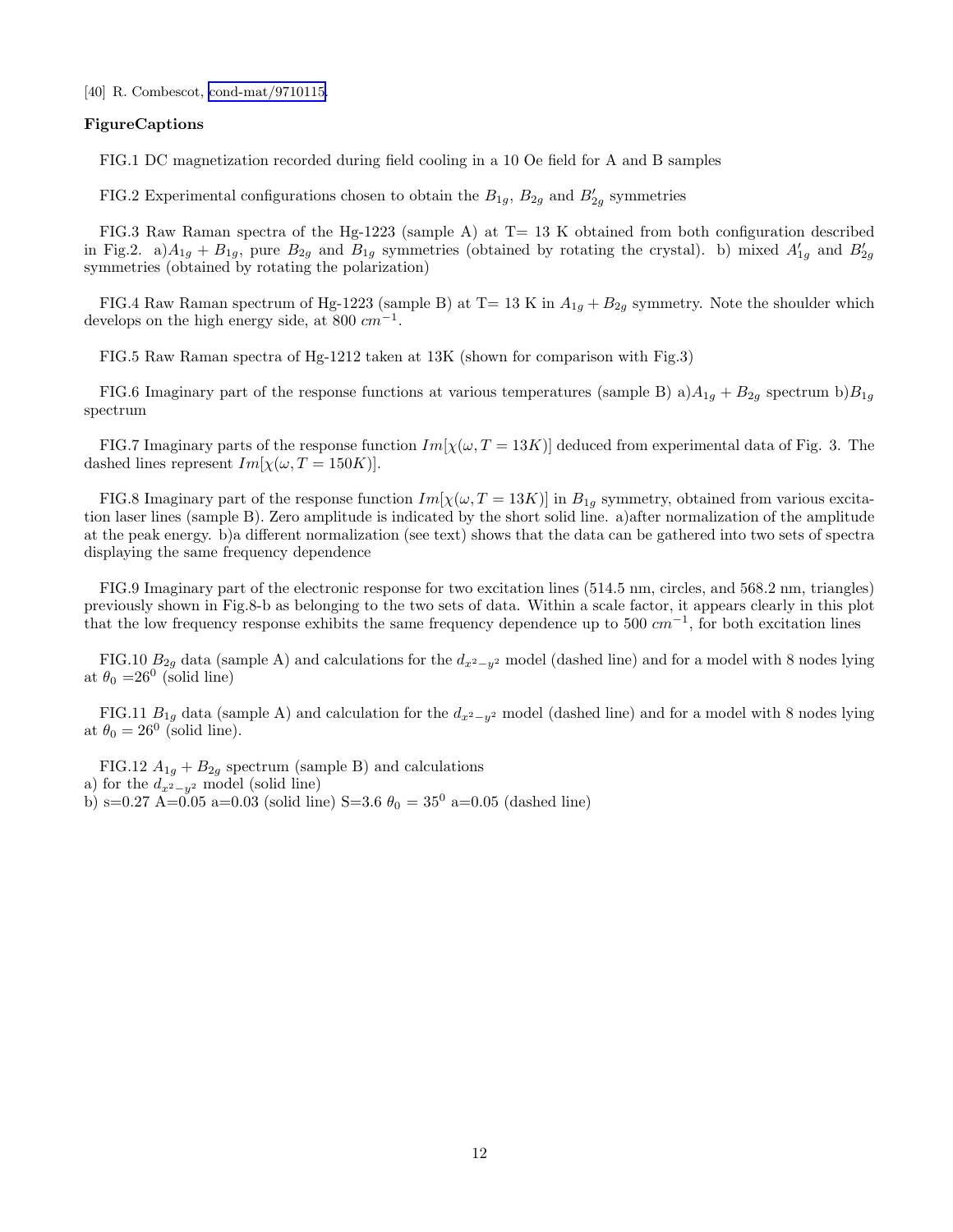|                        | $Y-123$ [7] | Bi-2212 [9] | $\text{LaSr(x)-214}[12]$ | $TI-2201$ [11] | Hg-1223         |
|------------------------|-------------|-------------|--------------------------|----------------|-----------------|
| Stoechiometry          | 6.95        | (see ref.)  | $x=0.17$                 | (see ref.)     | see section III |
| $T_c$ (K)              | 90          | 86          | 37                       | 80             | 127             |
| $\omega_l$ $(cm^{-1})$ | 340         | 350         | 125                      | 300            | 540             |
| $\omega_h$ $(cm^{-1})$ | 550         | 500         | 200                      | 450            | 800             |
| $\hbar\omega_l/k_BT_c$ | 5.6         | 6.1         | 5.1                      | 5.6            | 6.4             |
| $\hbar\omega_h/k_BT_c$ | 9.1         | 8.7         | 8.1                      | 8.4            | 9.4             |
| $\omega_h/\omega_l$    | 1.6         | 1.4         | $1.6\,$                  | 1.5            | $1.5\,$         |

TABLE I. Overview of the energy location of the two electronic maxima observed by Raman spectroscopy in various cuprates near the optimally doped regime.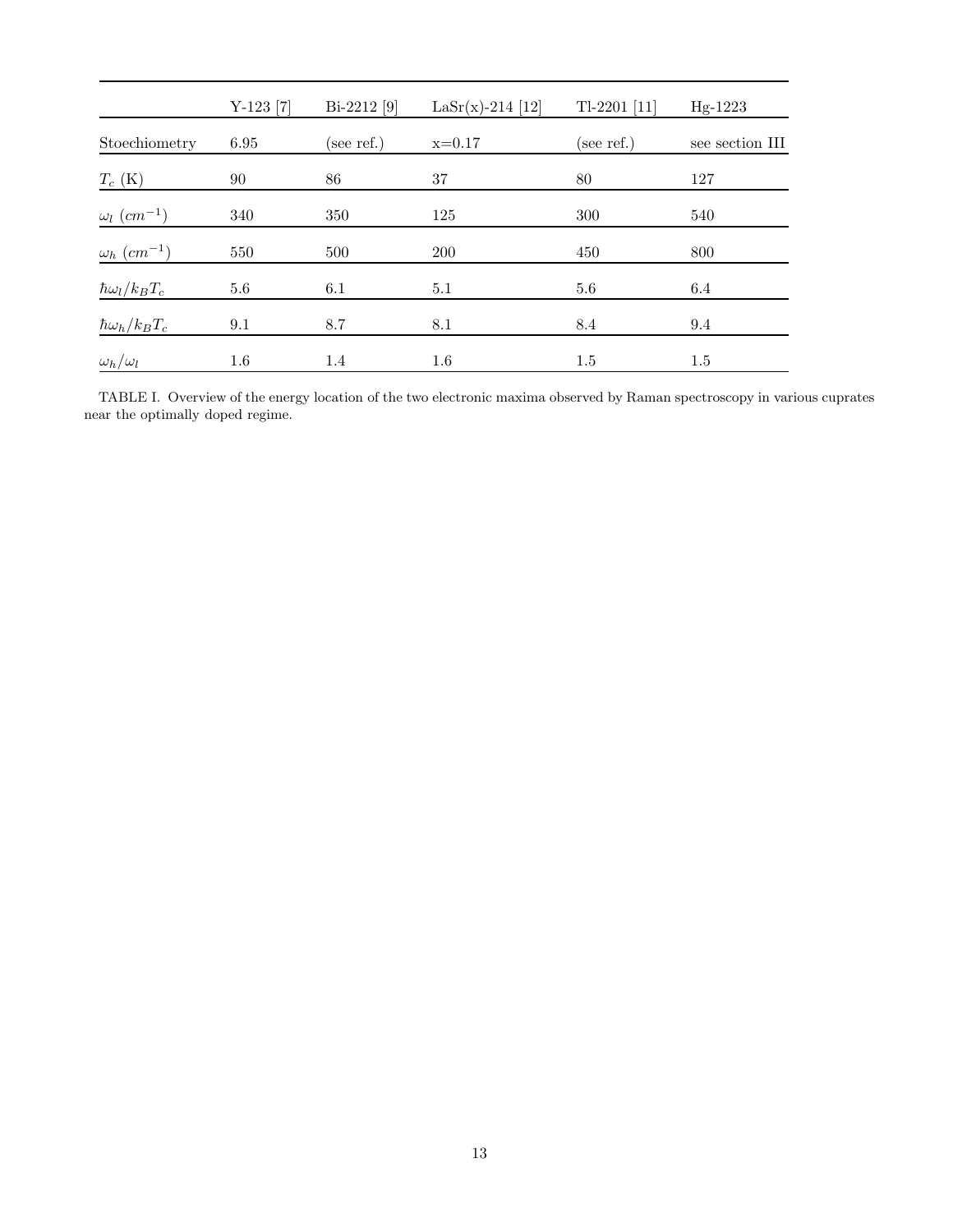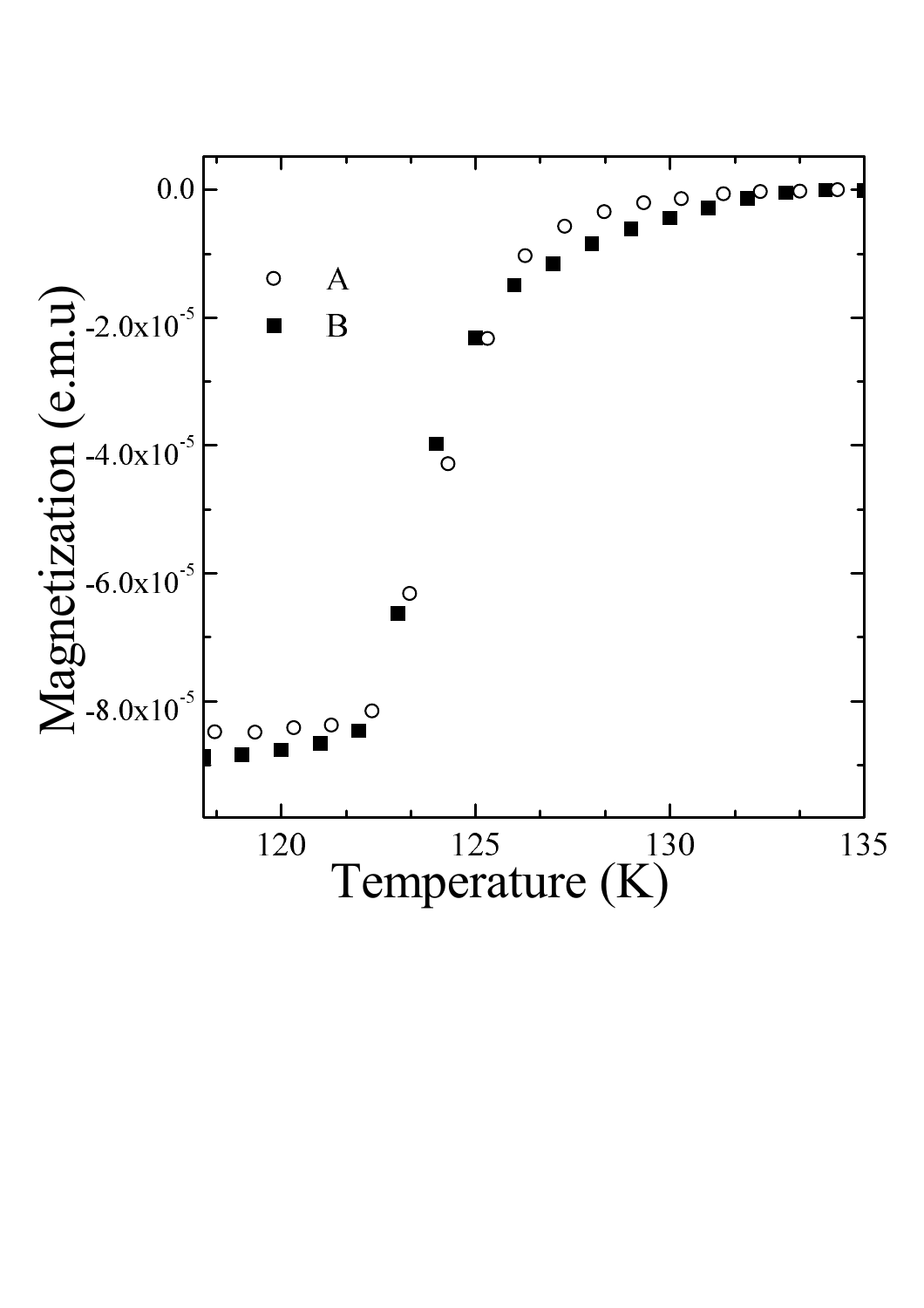

45° rotation of polarizations :  $B_{2g}$ <sup>'</sup>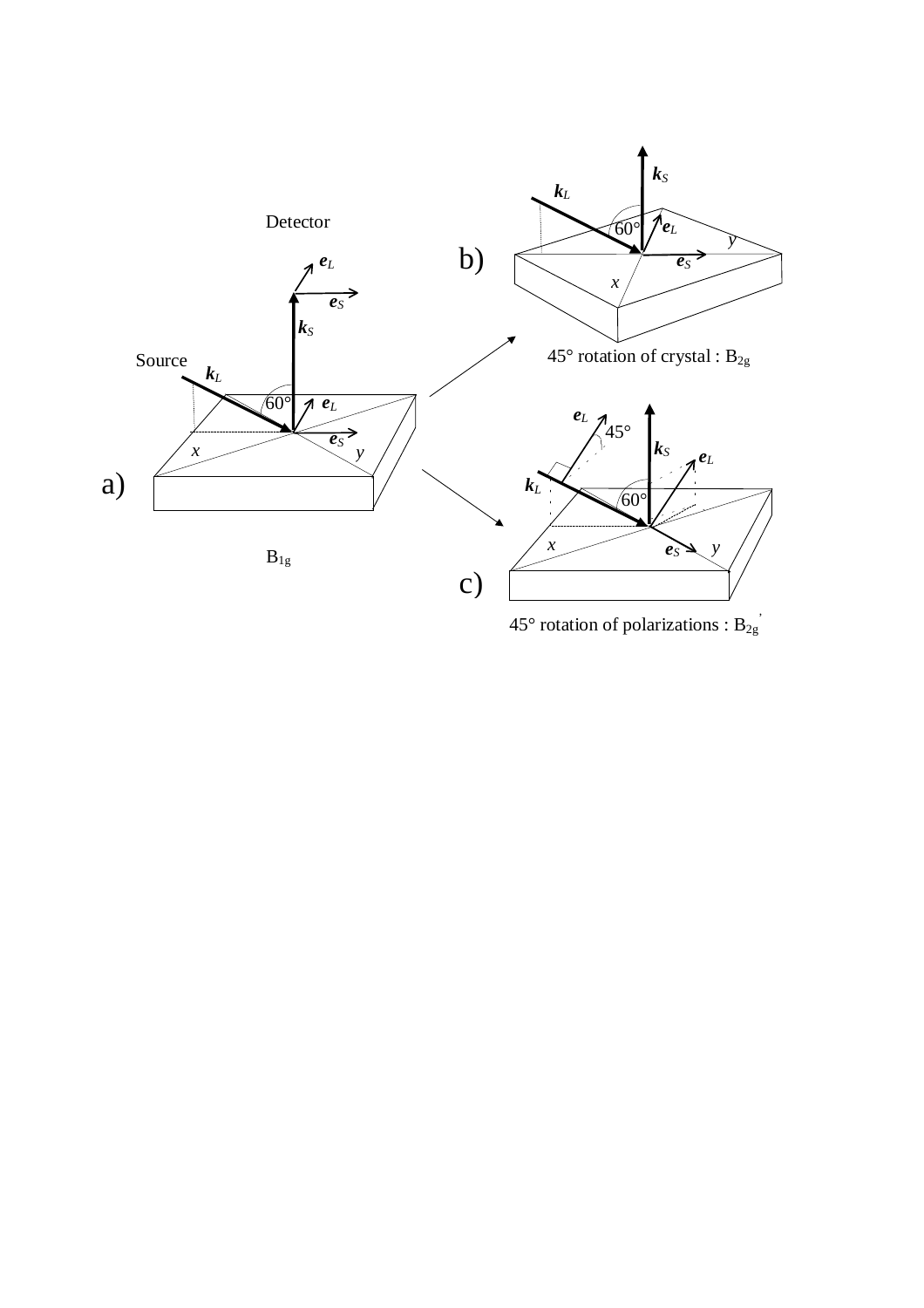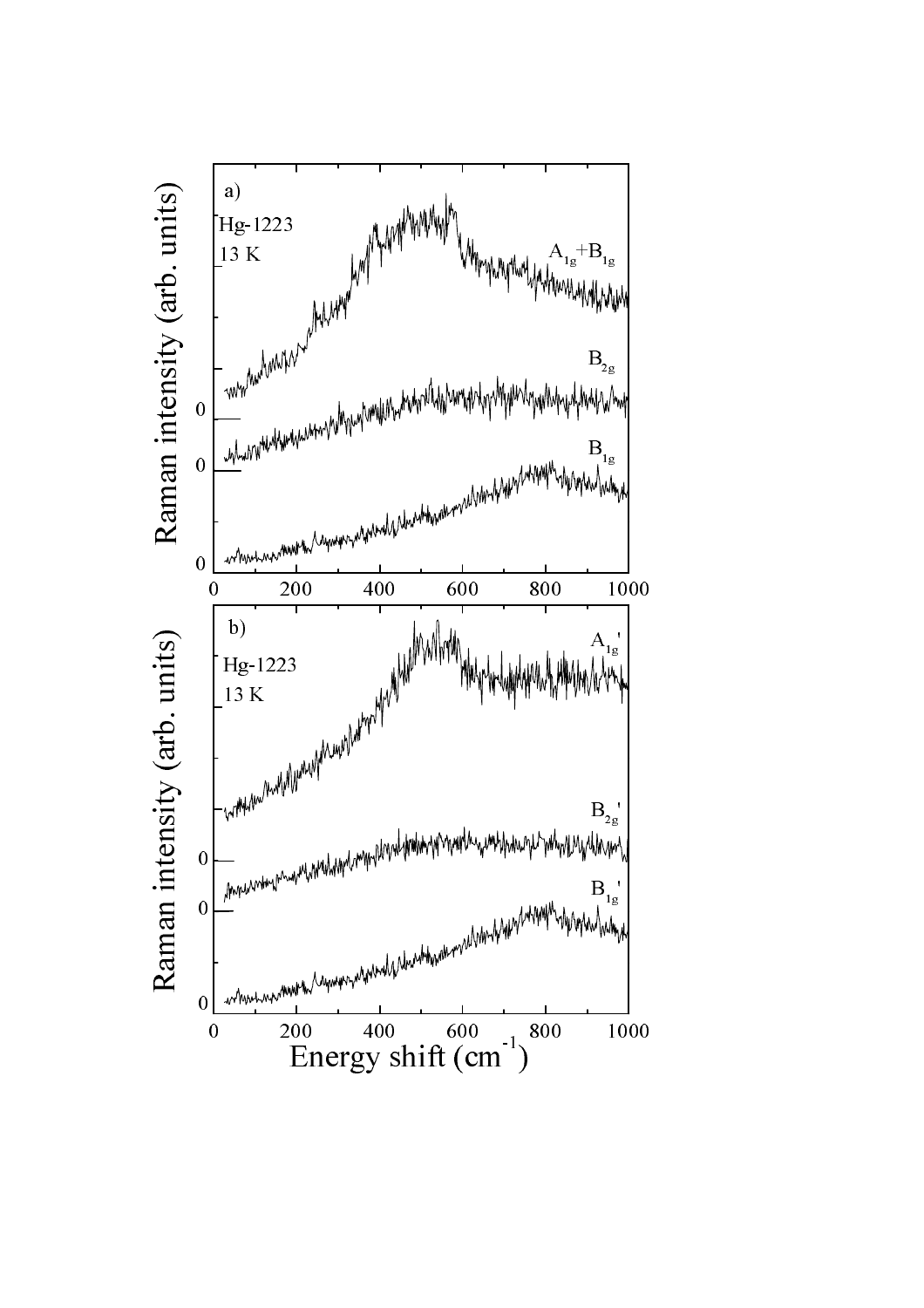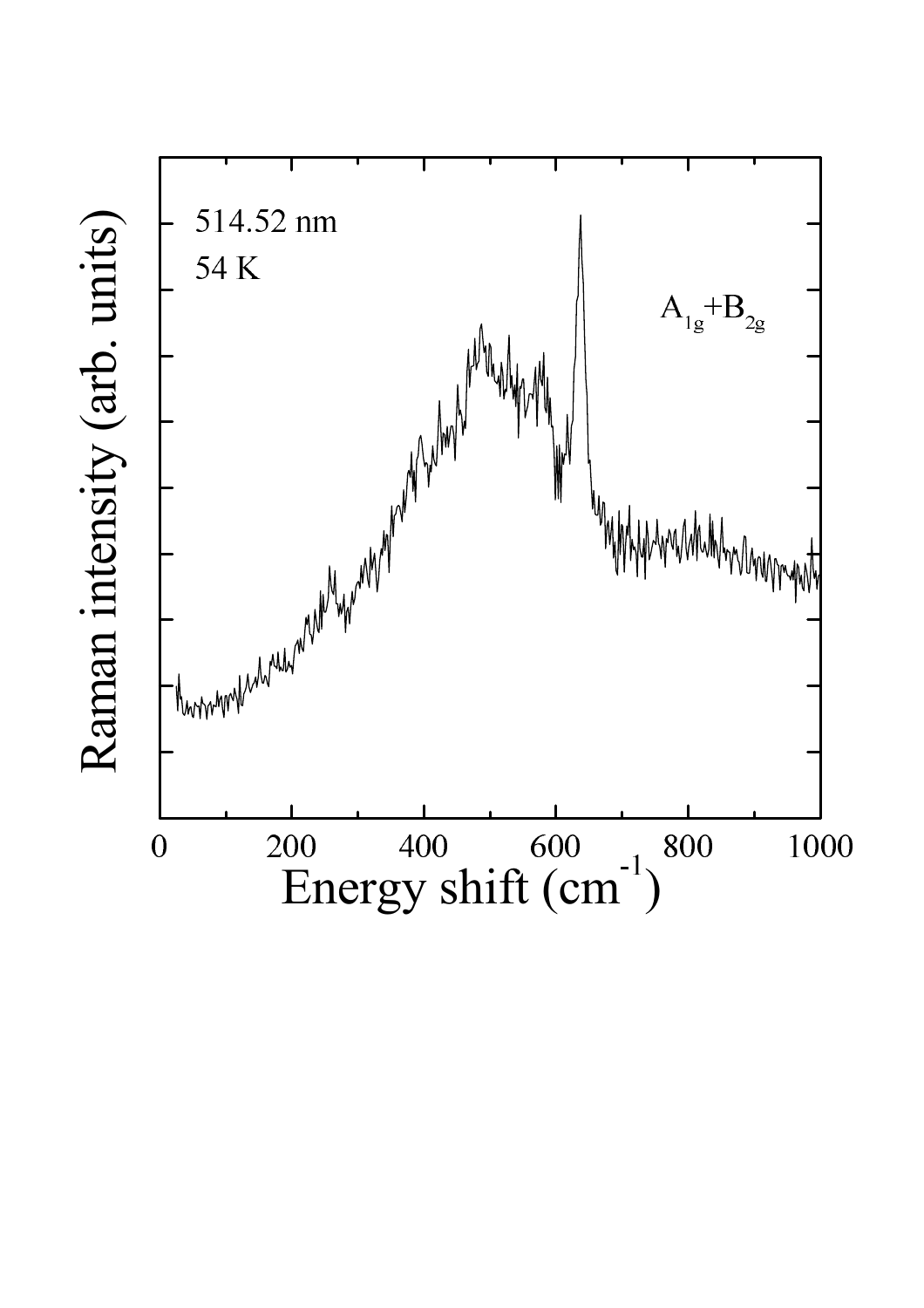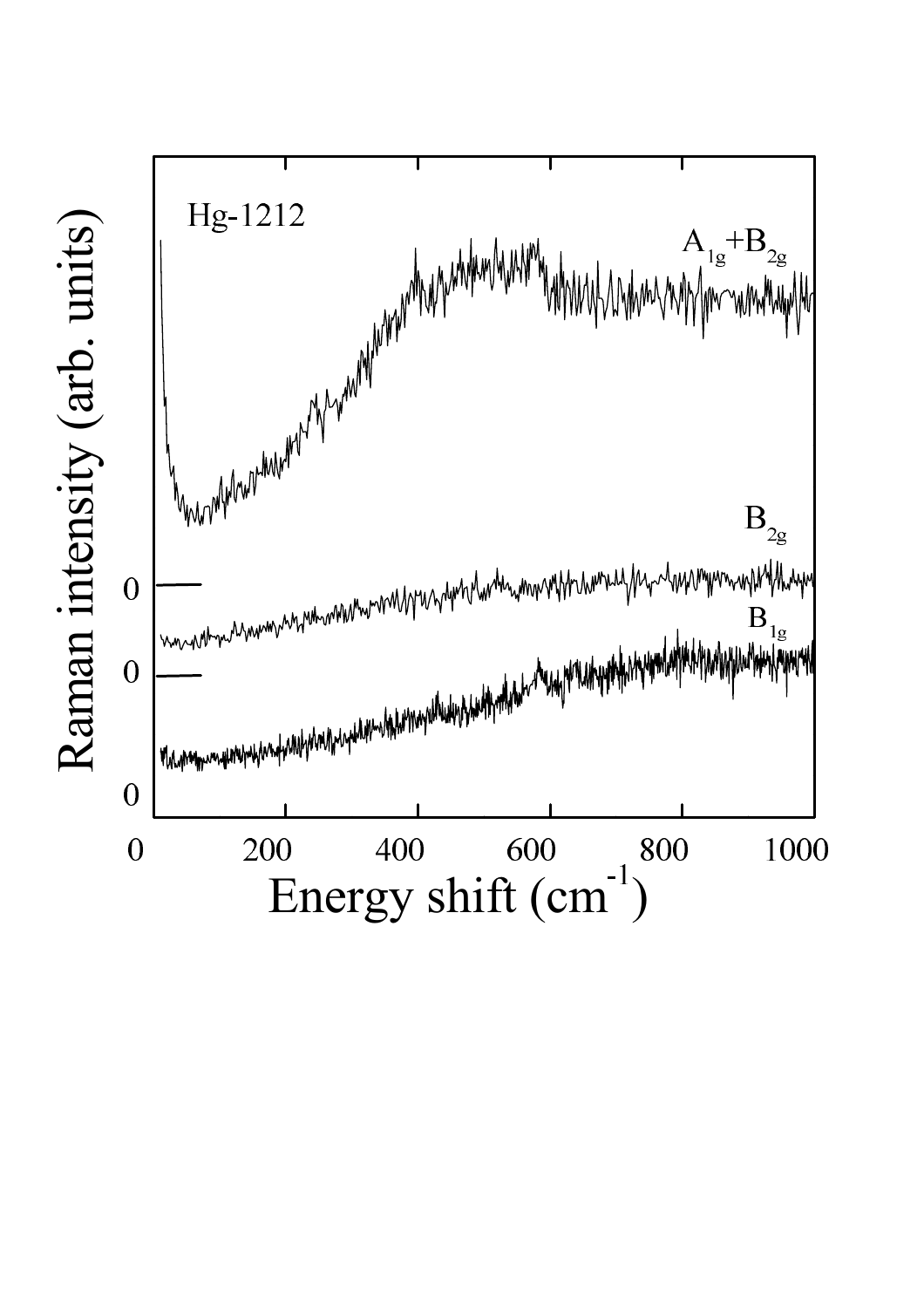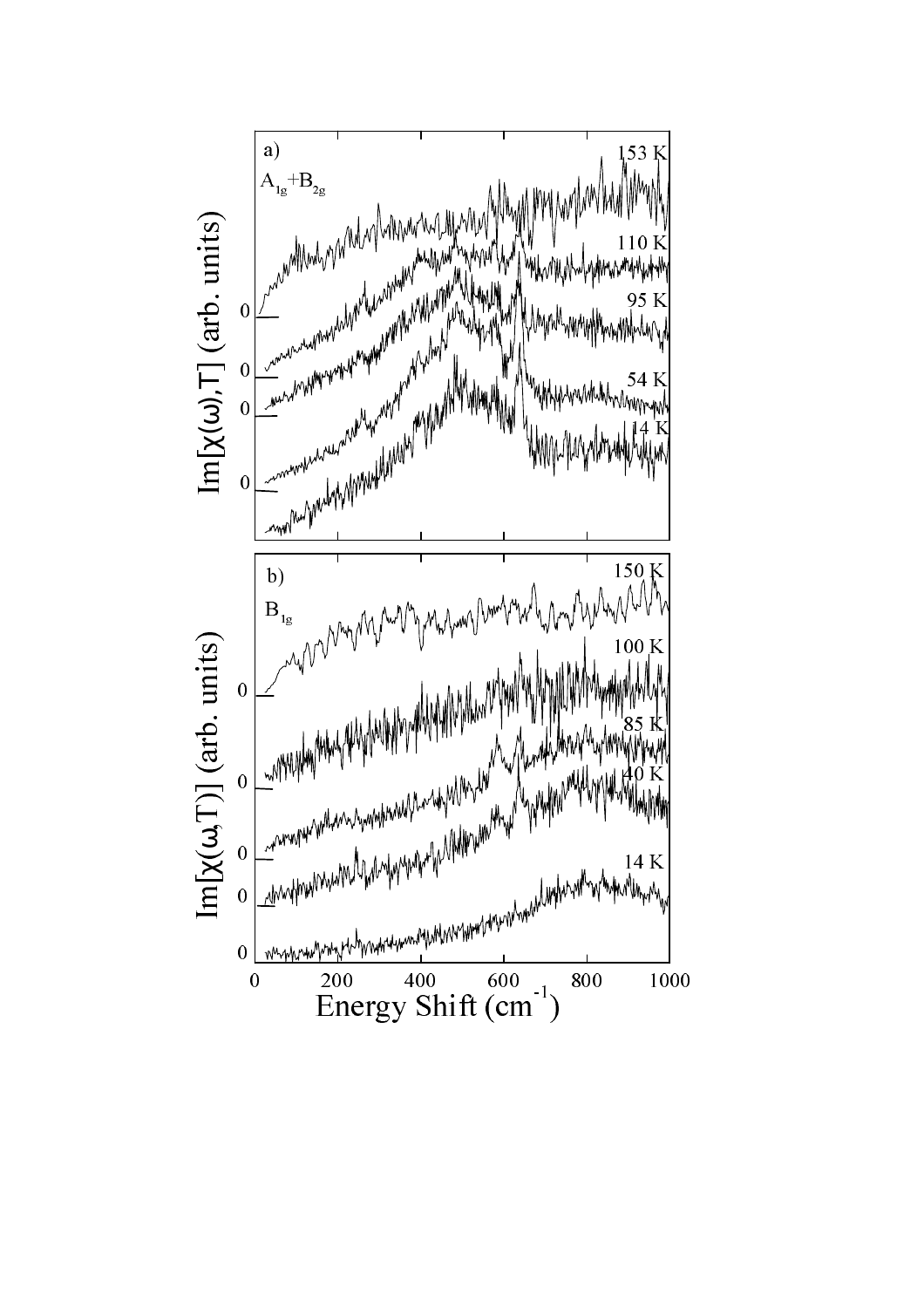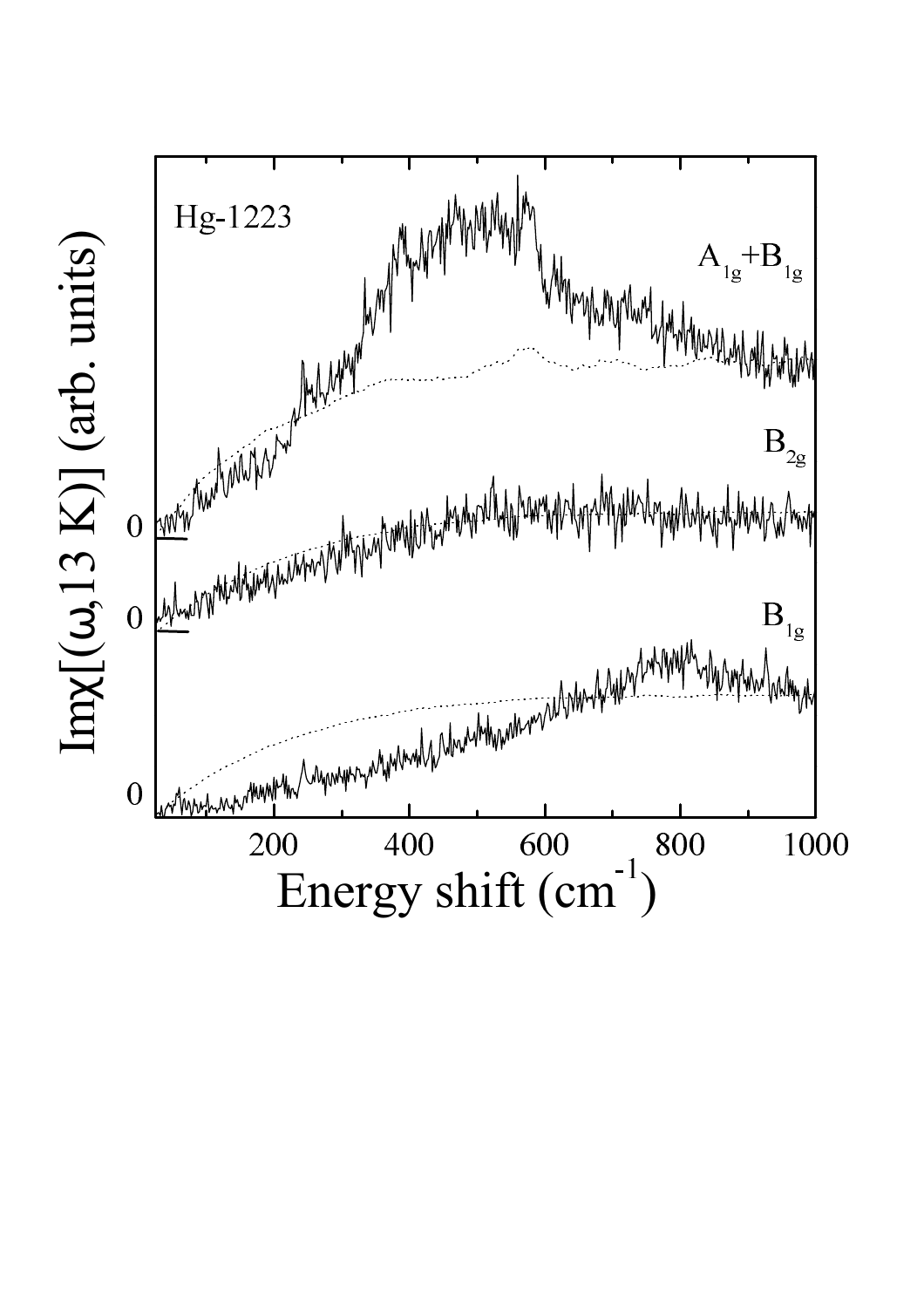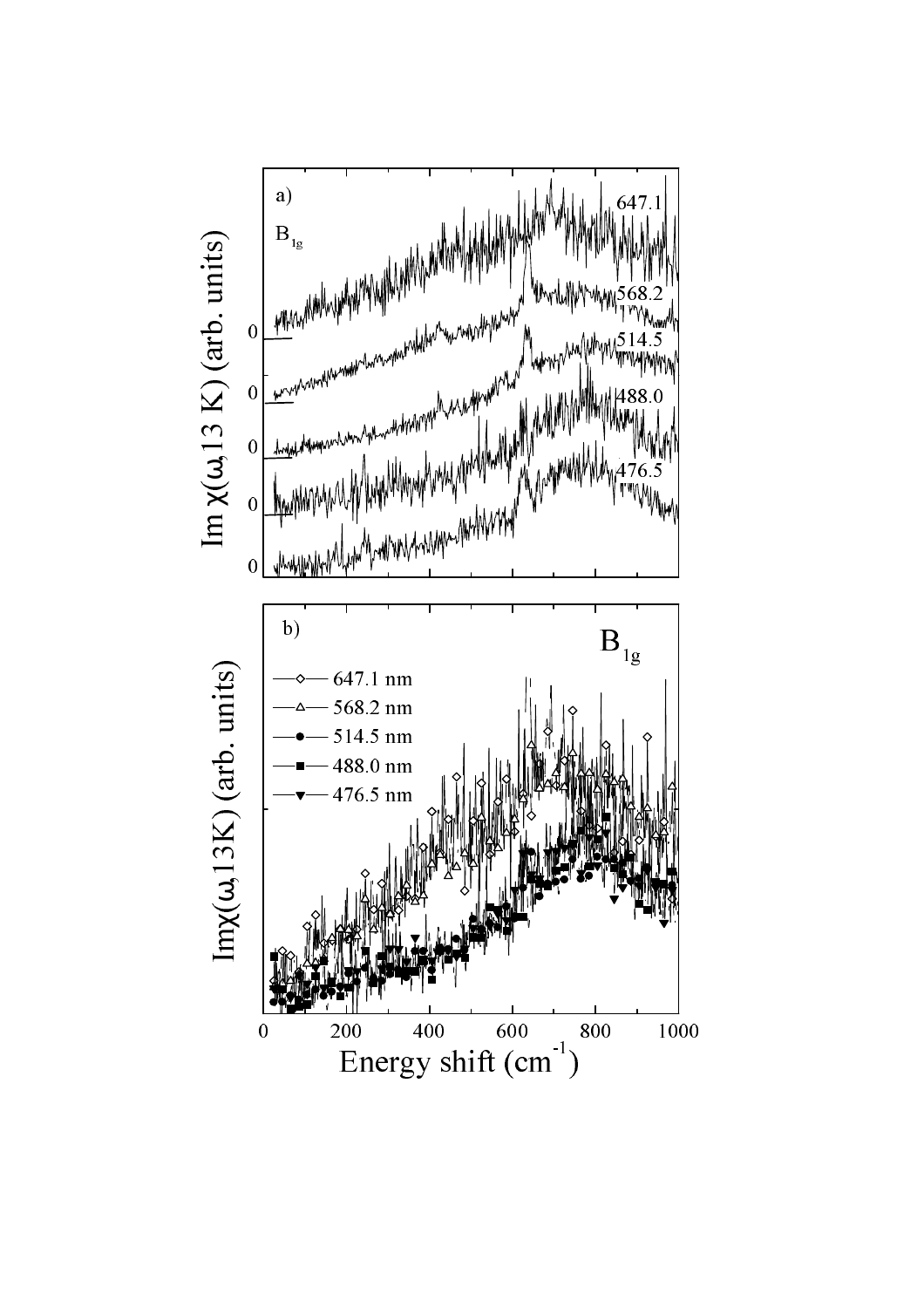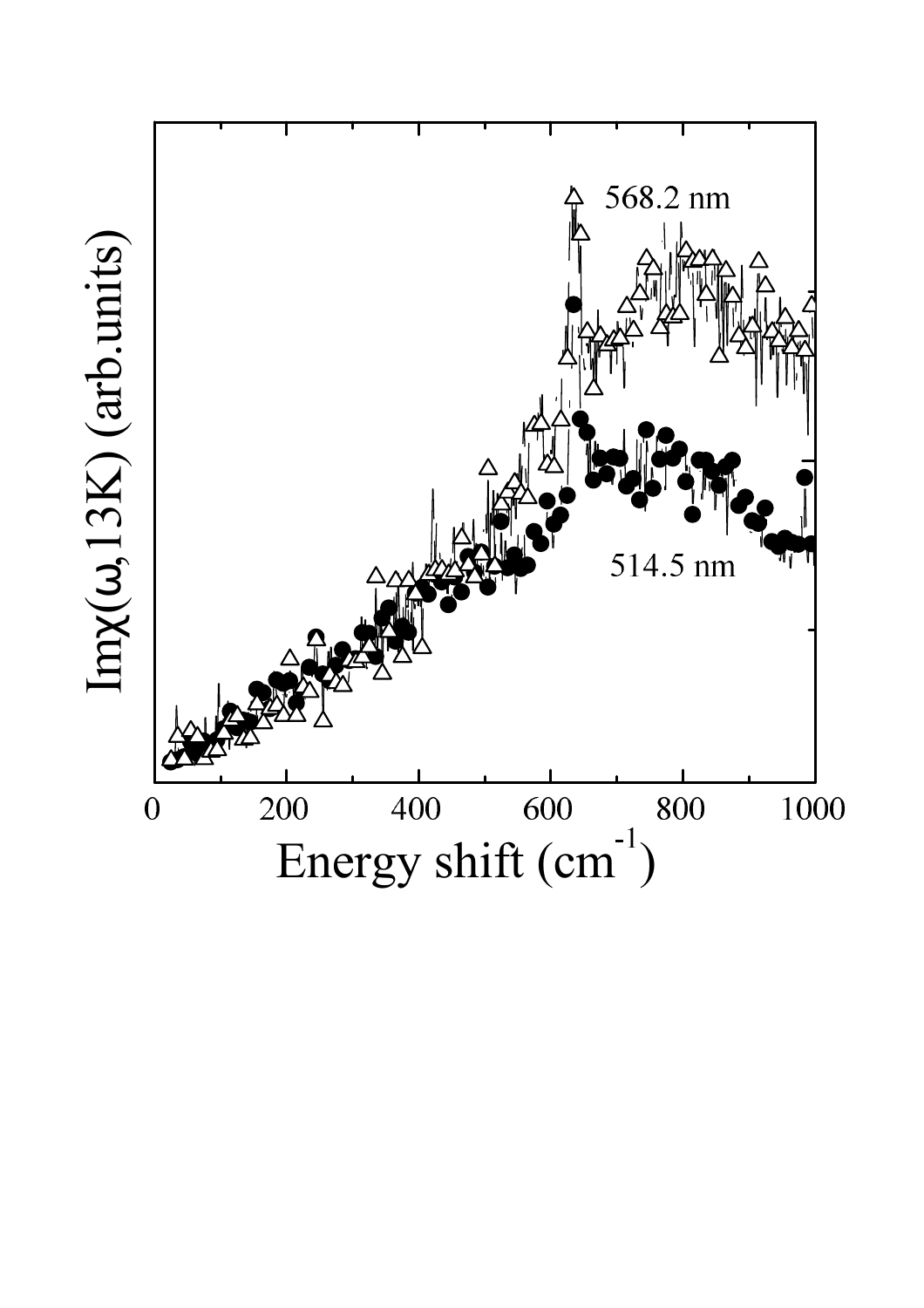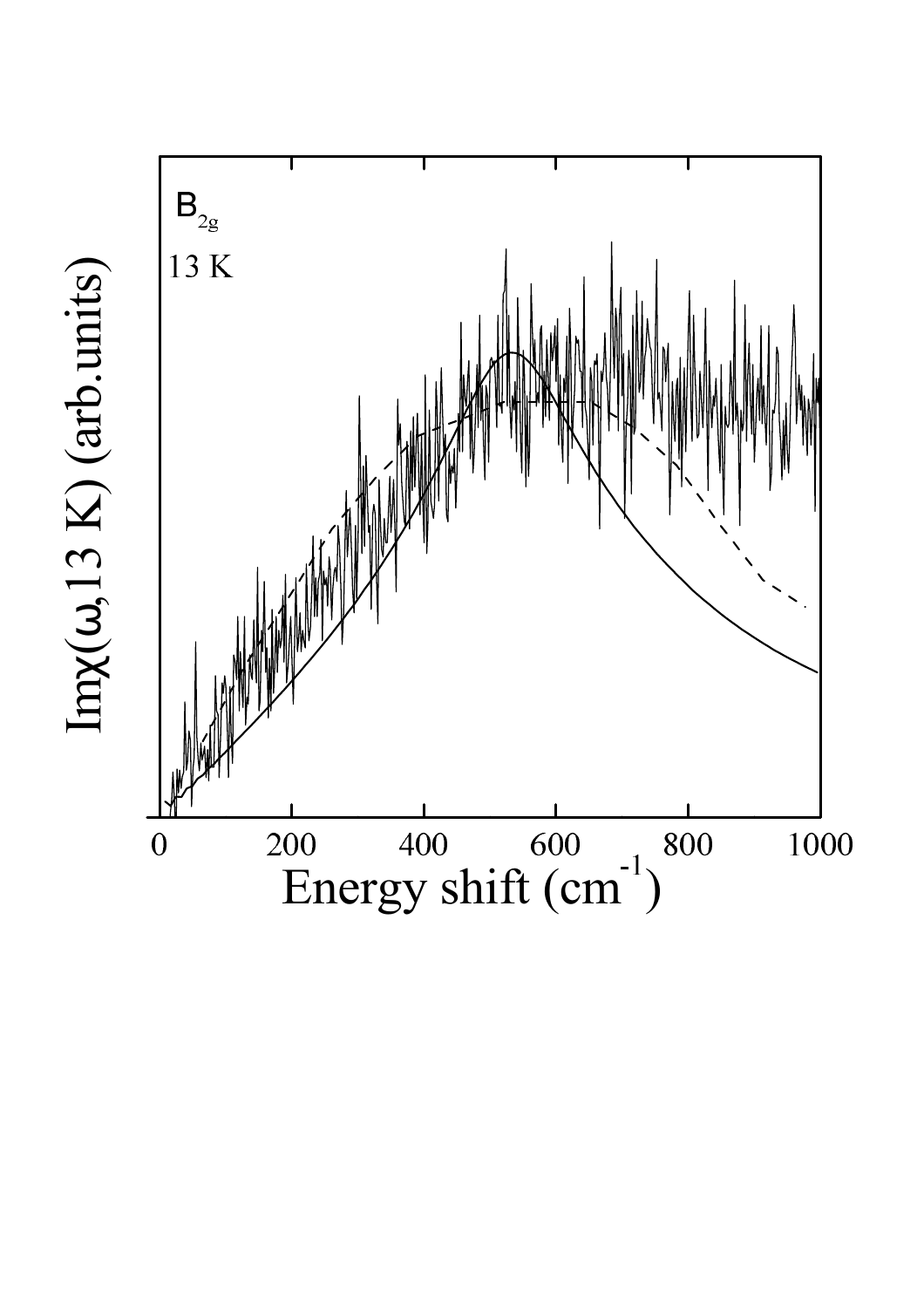